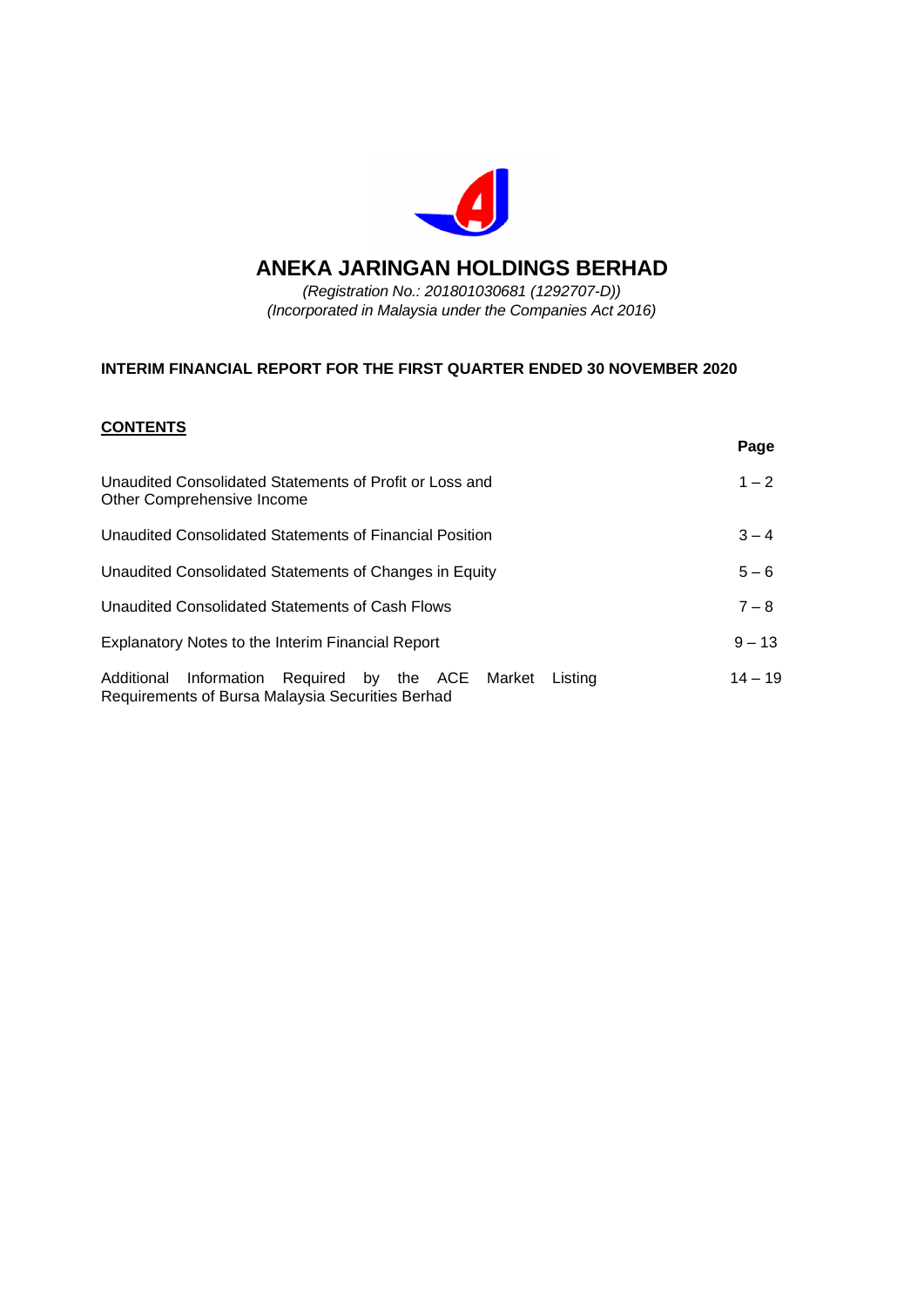

**UNAUDITED CONSOLIDATED STATEMENTS OF PROFIT OR LOSS AND OTHER COMPREHENSIVE INCOME FOR THE FIRST QUARTER ENDED 30 NOVEMBER 2020**(1)

|                                                                                                                                        | <b>UNAUDITED</b><br><b>CURRENT</b><br><b>YEAR</b><br><b>QUARTER</b><br>30.11.20<br><b>RM'000</b> | <b>UNAUDITED</b><br><b>PRECEDING</b><br><b>YEAR</b><br>QUARTER <sup>(2)</sup><br>30.11.19<br><b>RM'000</b> | <b>UNAUDITED</b><br><b>CURRENT</b><br><b>YEAR TO</b><br><b>DATE</b><br>30.11.20<br><b>RM'000</b> | <b>UNAUDITED</b><br><b>PRECEDING</b><br><b>YEAR TO</b><br>DATE <sup>(2)</sup><br>30.11.19<br><b>RM'000</b> |
|----------------------------------------------------------------------------------------------------------------------------------------|--------------------------------------------------------------------------------------------------|------------------------------------------------------------------------------------------------------------|--------------------------------------------------------------------------------------------------|------------------------------------------------------------------------------------------------------------|
| Revenue                                                                                                                                | 32,107                                                                                           | N/A                                                                                                        | 32,107                                                                                           | N/A                                                                                                        |
| Cost of sales                                                                                                                          | (26, 924)                                                                                        | N/A                                                                                                        | (26, 924)                                                                                        | N/A                                                                                                        |
| Gross profit                                                                                                                           | 5,183                                                                                            | N/A                                                                                                        | 5,183                                                                                            | N/A                                                                                                        |
| Other income                                                                                                                           | 193                                                                                              | N/A                                                                                                        | 193                                                                                              | N/A                                                                                                        |
| Administrative expenses                                                                                                                | (3,919)                                                                                          | N/A                                                                                                        | (3,919)                                                                                          | N/A                                                                                                        |
| Operating profit                                                                                                                       | 1,457                                                                                            | N/A                                                                                                        | 1,457                                                                                            | N/A                                                                                                        |
| Finance costs                                                                                                                          | (922)                                                                                            | N/A                                                                                                        | (922)                                                                                            | N/A                                                                                                        |
| Profit before taxation                                                                                                                 | 535                                                                                              | N/A                                                                                                        | 535                                                                                              | N/A                                                                                                        |
| Income tax benefit/(expense)                                                                                                           | (471)                                                                                            | N/A                                                                                                        | (471)                                                                                            | N/A                                                                                                        |
| <b>Profit after taxation</b>                                                                                                           | 64                                                                                               | N/A                                                                                                        | 64                                                                                               | N/A                                                                                                        |
| Other comprehensive (loss) /<br>income, net of tax                                                                                     |                                                                                                  |                                                                                                            |                                                                                                  |                                                                                                            |
| <u>Item that may</u><br>not<br><u>be</u><br>reclassified subsequently to<br>profit or loss<br>Remeasurement of defined<br>benefit plan | (2)                                                                                              | N/A                                                                                                        | (2)                                                                                              | N/A                                                                                                        |
| Item that may be reclassified                                                                                                          |                                                                                                  |                                                                                                            |                                                                                                  |                                                                                                            |
| subsequently to profit or loss<br>differences<br>Exchange<br>on<br>translation<br>of<br>foreign                                        |                                                                                                  |                                                                                                            |                                                                                                  |                                                                                                            |
| operations                                                                                                                             | 166                                                                                              | N/A                                                                                                        | 166                                                                                              | N/A                                                                                                        |
| <b>Total comprehensive</b><br>income for the financial<br>period                                                                       | 228                                                                                              | N/A                                                                                                        | 228                                                                                              | N/A                                                                                                        |
|                                                                                                                                        |                                                                                                  |                                                                                                            |                                                                                                  |                                                                                                            |
| <b>PROFIT ATTRIBUTABLE</b><br><b>TO:-</b>                                                                                              |                                                                                                  |                                                                                                            |                                                                                                  |                                                                                                            |
| Owners of the Company                                                                                                                  | (464)                                                                                            | N/A                                                                                                        | (464)                                                                                            | N/A                                                                                                        |
| Non-controlling interests                                                                                                              | 528                                                                                              | N/A                                                                                                        | 528                                                                                              | N/A                                                                                                        |
|                                                                                                                                        | 64                                                                                               | N/A                                                                                                        | 64                                                                                               | N/A                                                                                                        |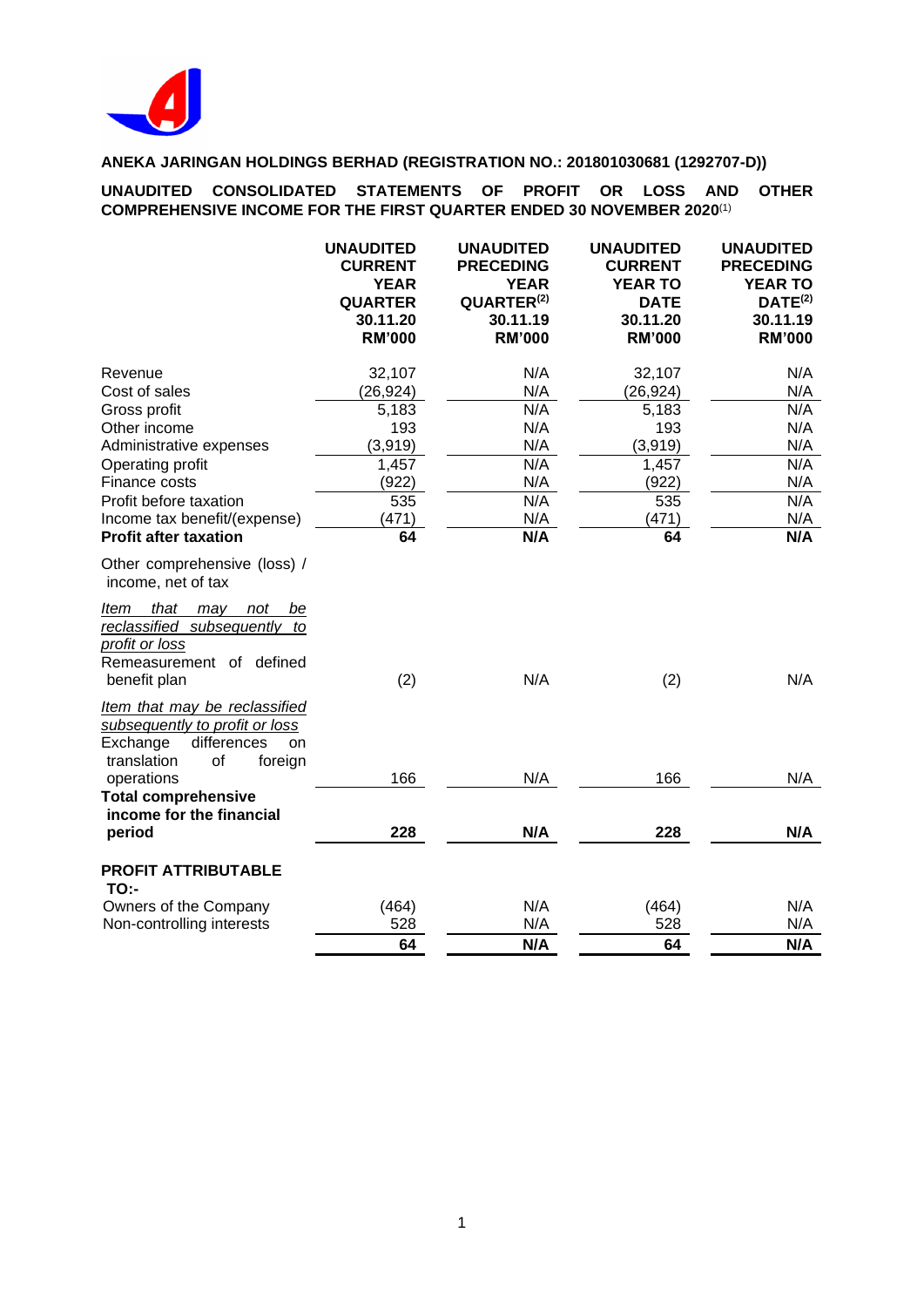

**UNAUDITED CONSOLIDATED STATEMENTS OF PROFIT OR LOSS AND OTHER COMPREHENSIVE INCOME FOR THE FIRST QUARTER ENDED 30 NOVEMBER 2020**(1) **(CONT'D)**

|                                                                                  | <b>UNAUDITED</b><br><b>CURRENT</b><br><b>YEAR</b><br><b>QUARTER</b><br>30.11.20<br><b>RM'000</b> | <b>UNAUDITED</b><br><b>PRECEDING</b><br><b>YEAR</b><br>QUARTER <sup>(2)</sup><br>30.11.19<br><b>RM'000</b> | <b>UNAUDITED</b><br><b>CURRENT</b><br><b>YEAR TO</b><br><b>DATE</b><br>30.11.20<br><b>RM'000</b> | <b>UNAUDITED</b><br><b>PRECEDING</b><br><b>YEAR TO</b><br>DATE <sup>(2)</sup><br>30.11.19<br><b>RM'000</b> |
|----------------------------------------------------------------------------------|--------------------------------------------------------------------------------------------------|------------------------------------------------------------------------------------------------------------|--------------------------------------------------------------------------------------------------|------------------------------------------------------------------------------------------------------------|
| <b>TOTAL COMPREHENSIVE</b><br><b>INCOME ATTRIBUTABLE</b><br>TO:-                 |                                                                                                  |                                                                                                            |                                                                                                  |                                                                                                            |
| Owners of the Company                                                            | (374)                                                                                            | N/A                                                                                                        | (374)                                                                                            | N/A                                                                                                        |
| Non-controlling interests                                                        | 602                                                                                              | N/A                                                                                                        | 602                                                                                              | N/A                                                                                                        |
|                                                                                  | 228                                                                                              | N/A                                                                                                        | 228                                                                                              | N/A                                                                                                        |
| <b>Earnings</b><br>share<br>per<br>attributable<br>to owners of<br>the Company:- |                                                                                                  |                                                                                                            |                                                                                                  |                                                                                                            |
| - Basic (Sen)                                                                    | $(0.10)^{(3)}$                                                                                   | N/A                                                                                                        | $(0.10)^{(3)}$                                                                                   | N/A                                                                                                        |
| - Diluted (Sen)                                                                  | $(0.10)^{(3)}$                                                                                   | N/A                                                                                                        | $(0.10)^{(3)}$                                                                                   | N/A                                                                                                        |

- (1) The basis of preparation of the Unaudited Consolidated Statements of Profit or Loss and Other Comprehensive Income are disclosed in Note A1 and should be read in conjunction with the Annual Financial Report for the year ended 31 August 2020 and the accompanying explanatory notes attached to this interim financial report.
- (2) No comparative figures for the preceding year's quarter and year-to-date are available as this is the first interim financial report on the consolidated results for the first quarter ended 30 November 2020 announced by the Company in compliance with the ACE Market Listing Requirements of Bursa Malaysia Securities Berhad ("**Bursa Securities**") ("**Listing Requirements**").
- (3) The basic earnings per share is computed based on profit after taxation attributable to the owners of the Company and divided by the weighted average number of ordinary shares in issue as at 30 November 2020. The diluted earnings per share is equivalent to the basic earnings per share as the Company does not have any convertible securities outstanding.

N/A Not applicable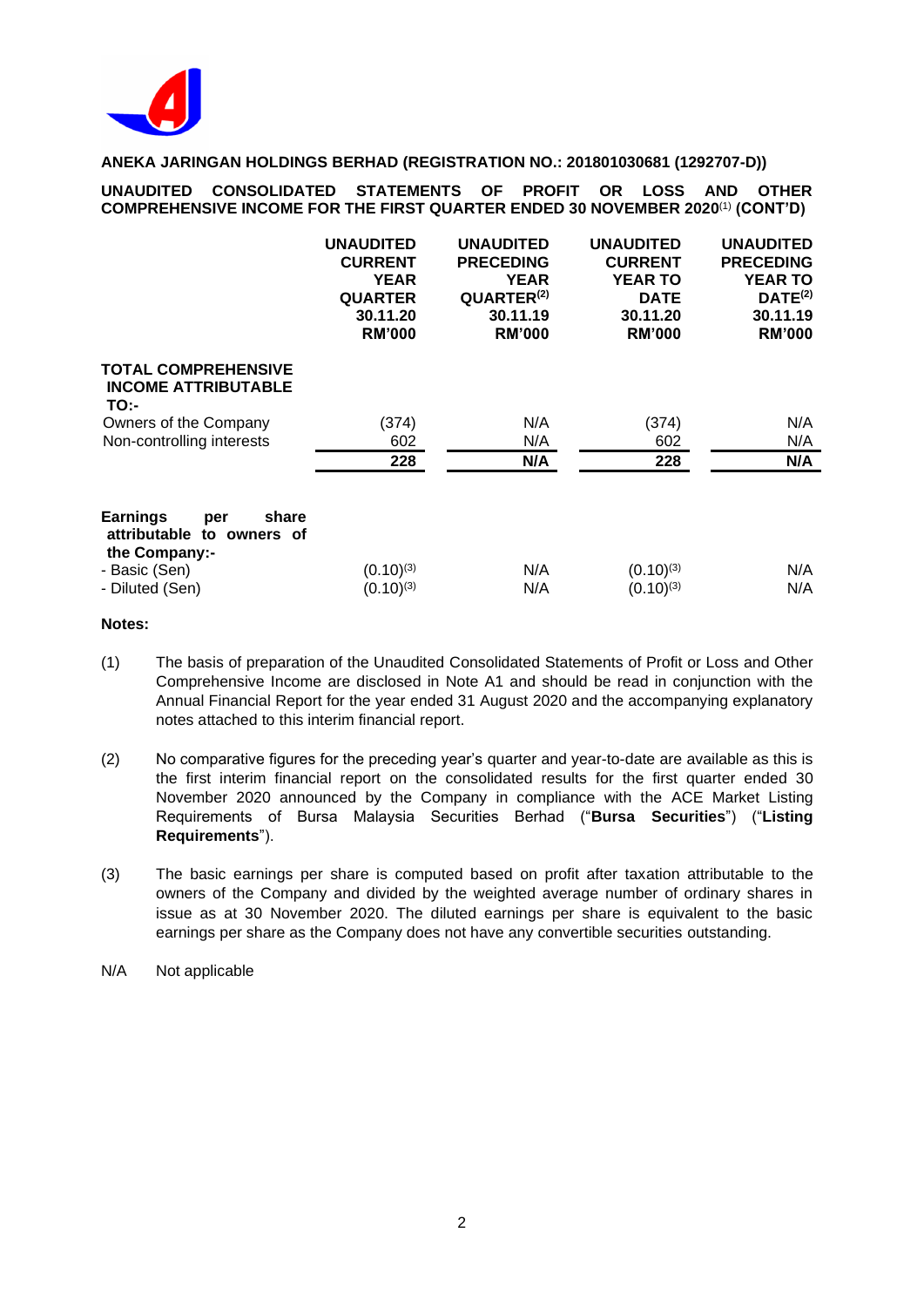

**UNAUDITED CONSOLIDATED STATEMENTS OF FINANCIAL POSITION AS AT 30 NOVEMBER 2020**(1)

|                                                                                                                                                                                                                                                        | <b>Unaudited</b><br>30.11.20<br><b>RM'000</b>                          | <b>Audited</b><br>31.8.20<br><b>RM'000</b>                          |
|--------------------------------------------------------------------------------------------------------------------------------------------------------------------------------------------------------------------------------------------------------|------------------------------------------------------------------------|---------------------------------------------------------------------|
| <b>ASSETS</b>                                                                                                                                                                                                                                          |                                                                        |                                                                     |
| <b>Non-Current Assets</b>                                                                                                                                                                                                                              |                                                                        |                                                                     |
| Property, plant and equipment                                                                                                                                                                                                                          | 51,302                                                                 | 54,922                                                              |
| Investment properties                                                                                                                                                                                                                                  | 4,627                                                                  | 4,647                                                               |
| Investment in associate                                                                                                                                                                                                                                | 398                                                                    |                                                                     |
| Trade and other receivables                                                                                                                                                                                                                            | 7                                                                      |                                                                     |
| <b>Total non-current assets</b>                                                                                                                                                                                                                        | 56,334                                                                 | 59,576                                                              |
| <b>Current Assets</b>                                                                                                                                                                                                                                  |                                                                        |                                                                     |
| Current tax assets                                                                                                                                                                                                                                     | 1,988                                                                  | 1,790                                                               |
| Trade and other receivables                                                                                                                                                                                                                            | 65,414                                                                 | 59,826                                                              |
| Contract assets                                                                                                                                                                                                                                        | 70,667                                                                 | 64,377                                                              |
| Other current assets                                                                                                                                                                                                                                   | 166                                                                    | 3,003                                                               |
| Cash and short-term deposits                                                                                                                                                                                                                           | 34,626                                                                 | 15,889                                                              |
| <b>Total current assets</b>                                                                                                                                                                                                                            | 172,861                                                                | 144,885                                                             |
| <b>TOTAL ASSETS</b>                                                                                                                                                                                                                                    | 229,195                                                                | 204,461                                                             |
| <b>EQUITY AND LIABILITIES</b><br><b>Equity Attributable to the Owners of the Company</b><br>Share capital<br>Reorganisation reserve<br>Exchange reserve<br>Retained earnings<br>Shareholders' fund<br>Non-controlling interests<br><b>TOTAL EQUITY</b> | 123,618<br>(76, 342)<br>(130)<br>85,206<br>132,352<br>5,917<br>138,269 | 79,642<br>(76, 342)<br>(221)<br>85,671<br>88,750<br>5,315<br>94.065 |
| <b>Non-Current Liabilities</b>                                                                                                                                                                                                                         |                                                                        |                                                                     |
| Loans and borrowings                                                                                                                                                                                                                                   | 17,699                                                                 | 26,326                                                              |
| <b>Employees benefits</b>                                                                                                                                                                                                                              | 861                                                                    | 794                                                                 |
| Deferred tax liabilities                                                                                                                                                                                                                               | 1,471                                                                  | 1,470                                                               |
| <b>Total Non-Current Liabilities</b>                                                                                                                                                                                                                   | 20,031                                                                 | 28,590                                                              |
| <b>Current Liabilities</b>                                                                                                                                                                                                                             |                                                                        |                                                                     |
| Loans and borrowings                                                                                                                                                                                                                                   | 28,527                                                                 | 40,758                                                              |
| <b>Current tax liabilities</b>                                                                                                                                                                                                                         | 598                                                                    | 800                                                                 |
| Trade and other payables                                                                                                                                                                                                                               | 41,768                                                                 | 40,130                                                              |
| Contract liabilities                                                                                                                                                                                                                                   | $\overline{2}$                                                         | 118                                                                 |
| <b>Total Current Liabilities</b>                                                                                                                                                                                                                       | 70,895                                                                 | 81,806                                                              |
| <b>TOTAL LIABILITIES</b>                                                                                                                                                                                                                               | 90,926                                                                 | 110,396                                                             |
| TOTAL EQUITY AND LIABILITIES                                                                                                                                                                                                                           | 229,195                                                                | 204,461                                                             |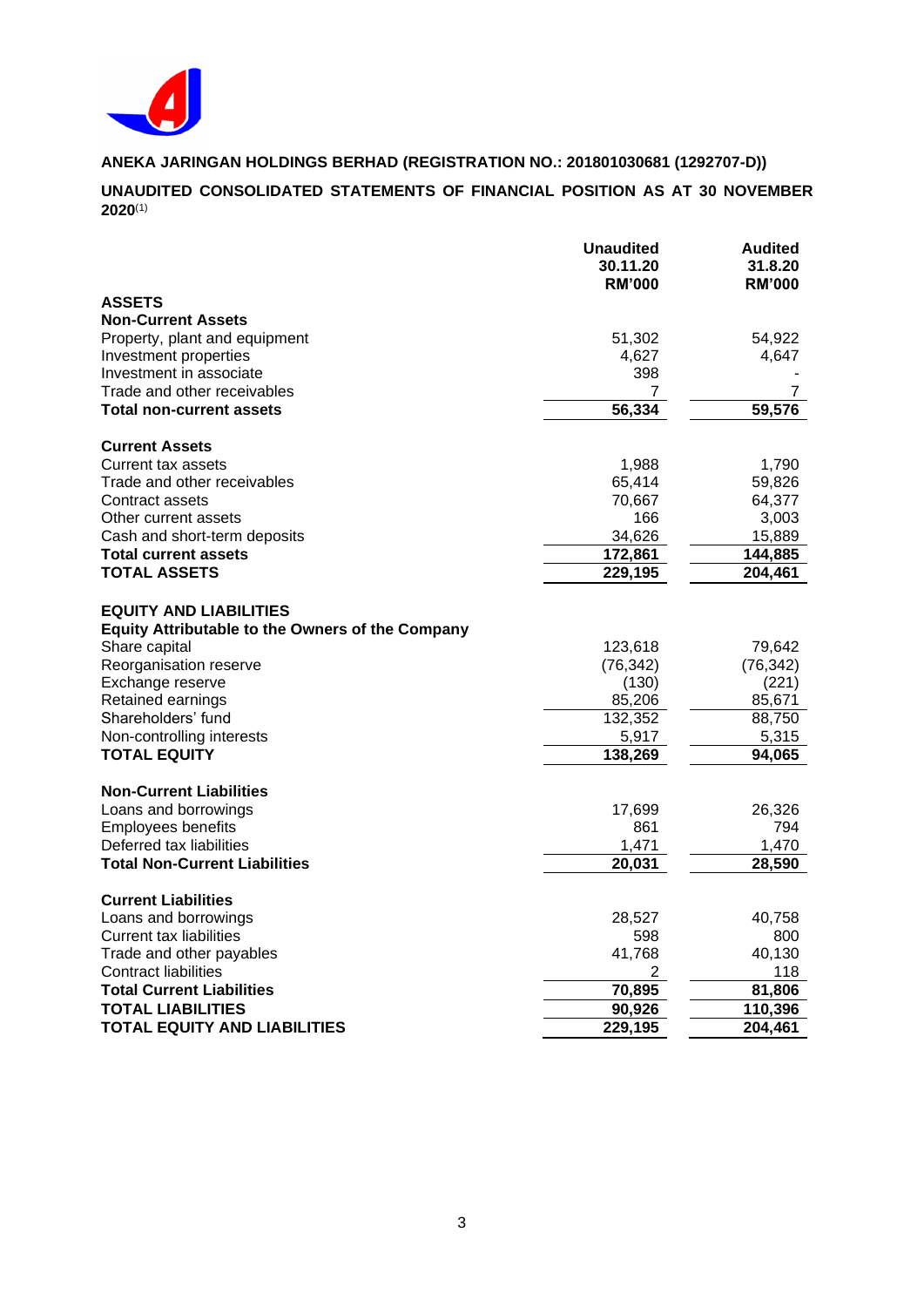

# **UNAUDITED CONSOLIDATED STATEMENTS OF FINANCIAL POSITION AS AT 30 NOVEMBER 2020**(1) **(CONT'D)**

|                                                                                               | <b>Unaudited</b><br>30.11.20 | <b>Audited</b><br>31.8.20 |
|-----------------------------------------------------------------------------------------------|------------------------------|---------------------------|
| Number of issued shares ('000)<br>Net assets per ordinary share attributable to owners of the | $538,100^{(2)}$              | $398,210^{(3)}$           |
| Company (Sen)                                                                                 | 24.60                        | 22.29                     |

- (1) The basis of preparation of the Unaudited Consolidated Statements of Financial Position are disclosed in Note A1 and should be read in conjunction with the Annual Financial Report for the year ended 31 August 2020 and the accompanying explanatory notes attached to this interim financial report.
- (2) Number of ordinary shares in the Company in issue upon listing of the Company on Bursa Securities on 20 October 2020, as further detailed in Note A7.
- (3) Number of ordinary shares in the Company in issue as at 31 August 2020.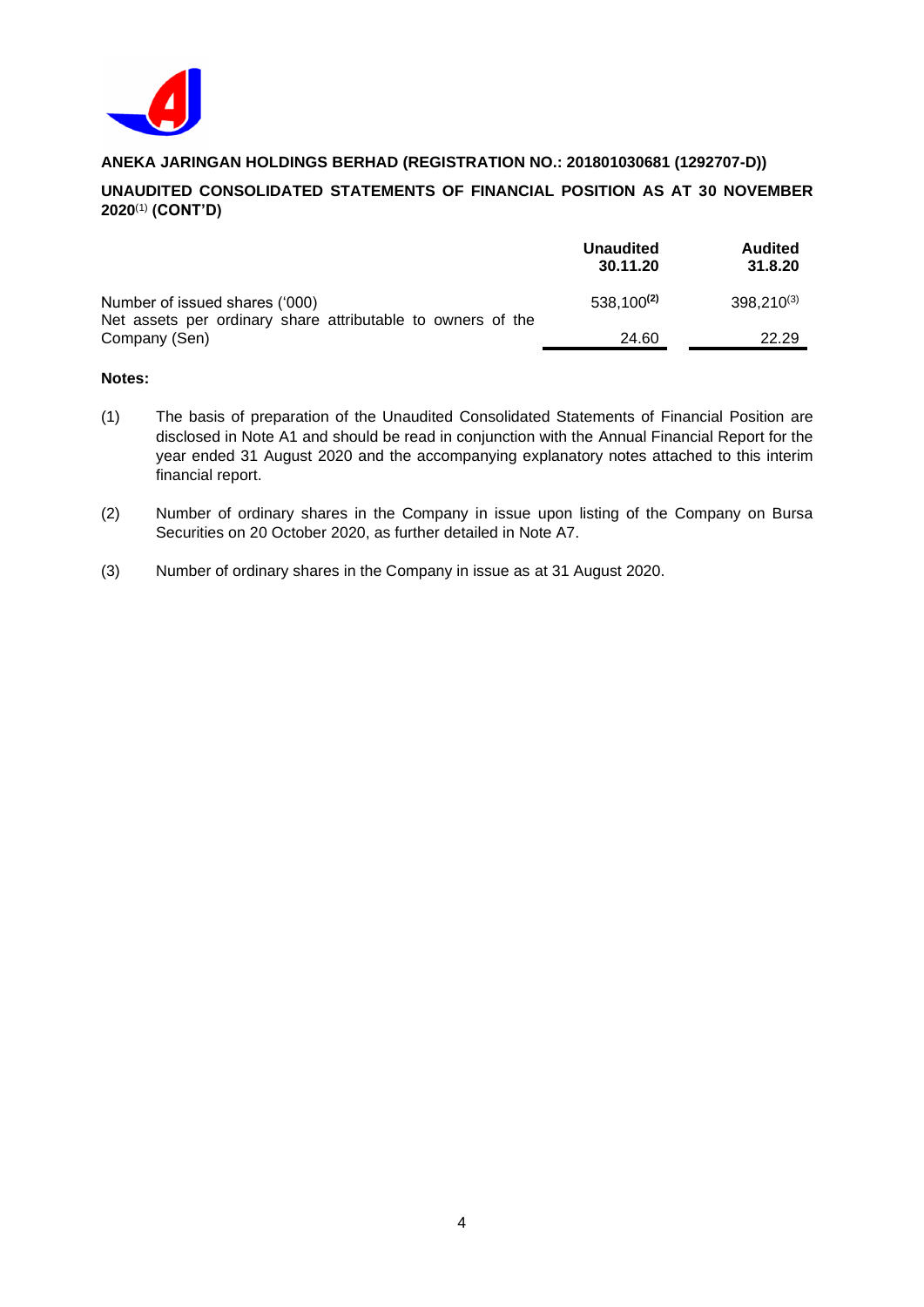

# **UNAUDITED CONSOLIDATED STATEMENTS OF CHANGES IN EQUITY FOR THE QUARTER AND YEAR-TO-DATE ENDED 30 NOVEMBER 2020**(1)

|                                                        |                                          | <------ Non-Distributable ------>                 |                                             | <b>Distributable</b>                                | <b>Attributable</b><br>to Owners   | Non-<br>controlling        | Total<br><b>Equity</b> |
|--------------------------------------------------------|------------------------------------------|---------------------------------------------------|---------------------------------------------|-----------------------------------------------------|------------------------------------|----------------------------|------------------------|
|                                                        | <b>Share</b><br>Capital<br><b>RM'000</b> | Reorganisation<br><b>Reserve</b><br><b>RM'000</b> | <b>Exchange</b><br>Reserve<br><b>RM'000</b> | <b>Retained</b><br><b>Earnings</b><br><b>RM'000</b> | of the<br>Company<br><b>RM'000</b> | interests<br><b>RM'000</b> | <b>RM'000</b>          |
| Balance as at $1.9.20^{(2)}$                           | 79,642                                   | (76, 342)                                         | (221)                                       | 85,671                                              | 88,750                             | 5,315                      | 94,065                 |
| Profit for the financial period                        | ٠                                        |                                                   |                                             | (464)                                               | (464)                              | 528                        | 64                     |
| Other comprehensive income for the financial<br>period |                                          |                                                   | 91                                          | (1)                                                 | 90                                 | 74                         | 164                    |
| Total comprehensive income for the financial<br>period |                                          |                                                   | 91                                          | (465)                                               | (374)                              | 602                        | 228                    |
| Transactions with owners:-                             |                                          |                                                   |                                             |                                                     |                                    |                            |                        |
| - Issuance of ordinary shares of Company               | 46,164                                   | ۰.                                                | $\overline{\phantom{0}}$                    | $\sim$                                              | 46,164                             |                            | 46,164                 |
| - Share issue expenses                                 | (2, 188)                                 | $\blacksquare$                                    | $\overline{\phantom{0}}$                    | $\sim$                                              | (2, 188)                           | ۰.                         | (2, 188)               |
| <b>Balance as at 30.11.20</b>                          | 123,618                                  | (76, 342)                                         | (130)                                       | 85,206                                              | 132,352                            | 5,917                      | 138,269                |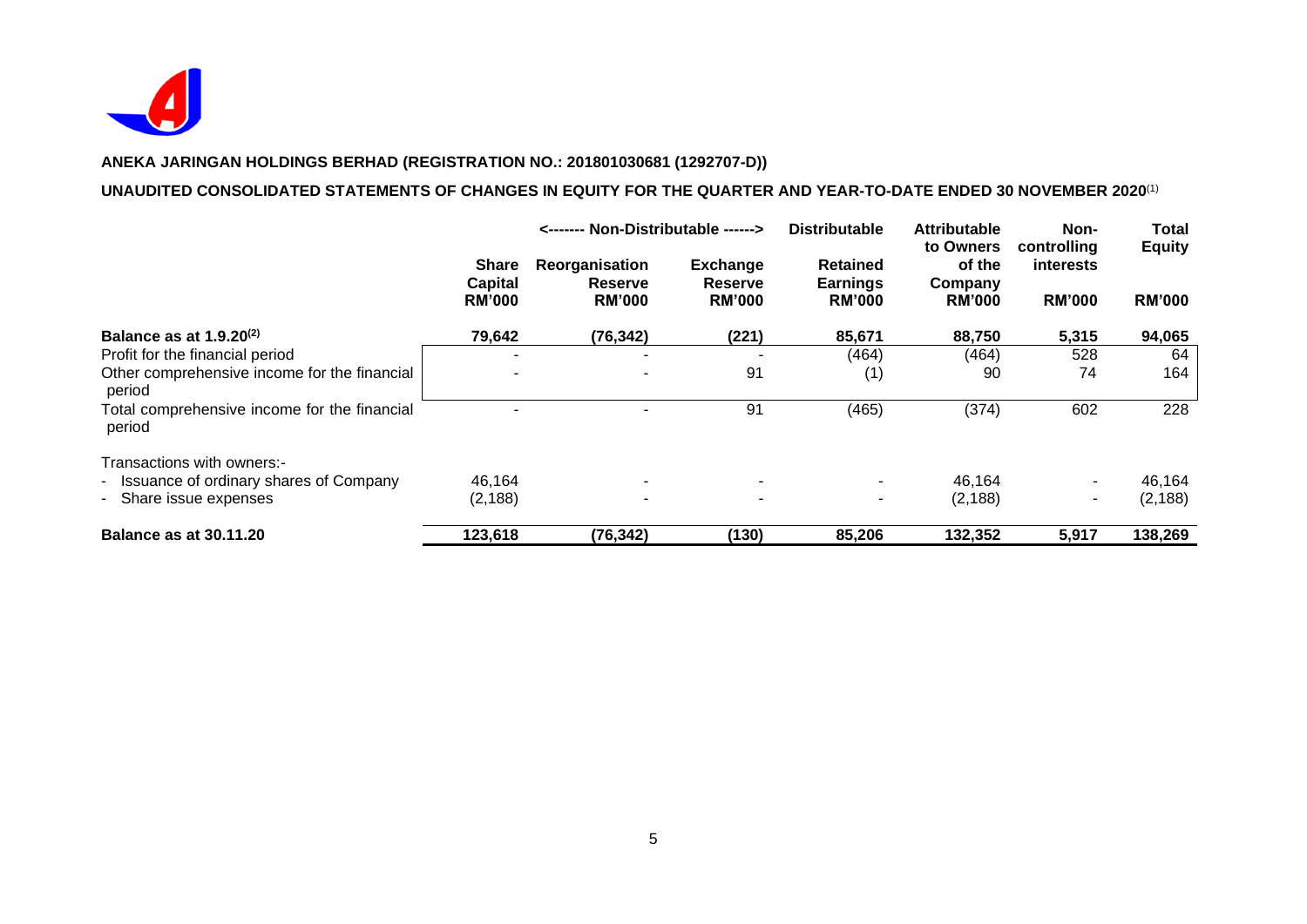

## **UNAUDITED CONSOLIDATED STATEMENTS OF CHANGES IN EQUITY FOR THE FIRST QUARTER ENDED 30 NOVEMBER 2020**(1) **(CONT'D)**

- (1) The basis of preparation of the Unaudited Consolidated Statements of Changes in Equity are disclosed in Note A1 and should be read in conjunction with the Annual Financial Report for the year ended 31 August 2020 and the accompanying explanatory notes attached to this interim financial report.
- (2) No comparative figures for the preceding year's quarter and year-to-date are available as this is the first interim financial report on the consolidated results for the first quarter ended 30 November 2020 announced by the Company in compliance with the Listing Requirements.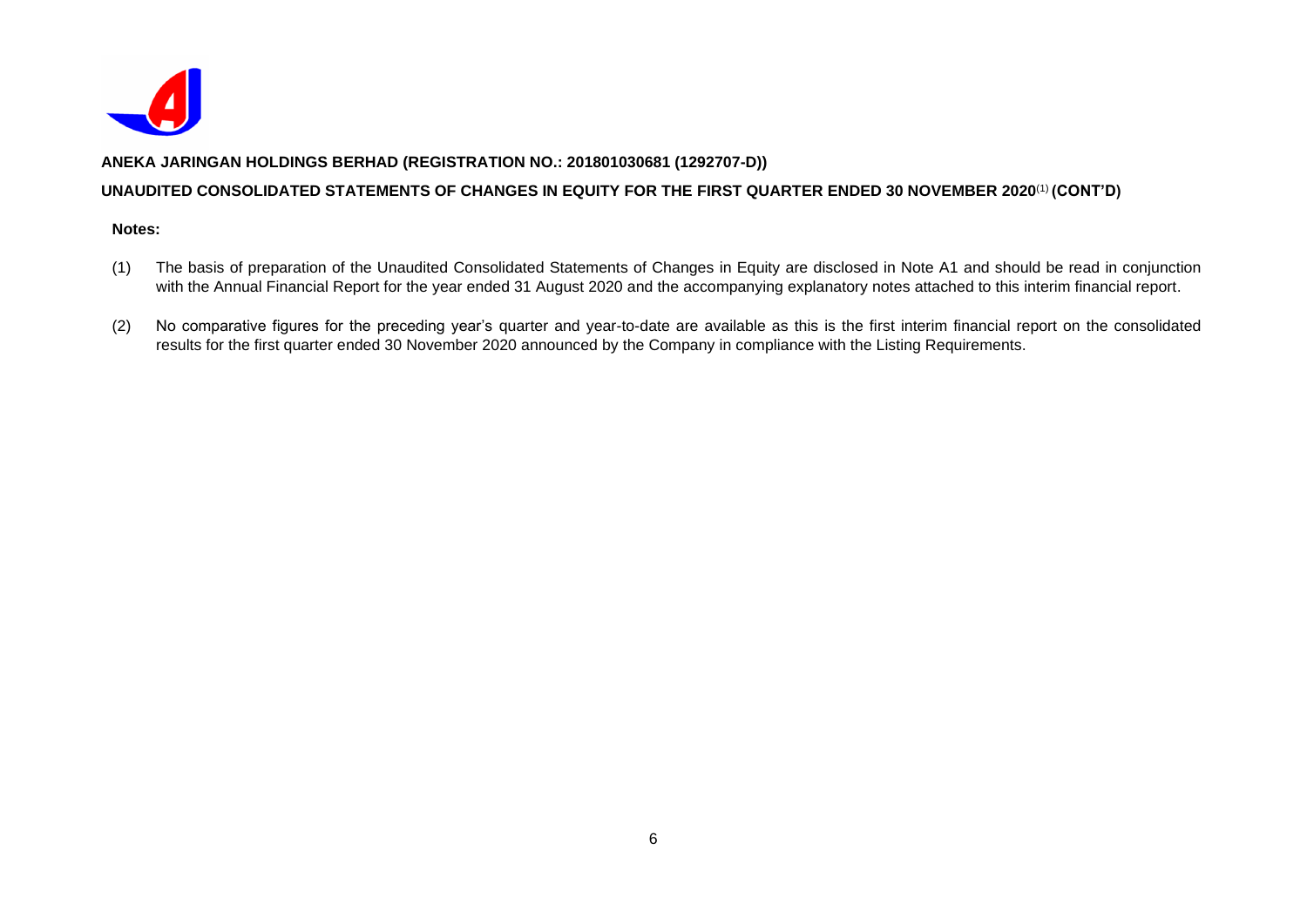

## **UNAUDITED CONSOLIDATED STATEMENTS OF CASH FLOWS FOR THE FIRST QUARTER ENDED 30 NOVEMBER 2020**(1)

|                                                                                                          | <b>CURRENT</b><br><b>YEAR TO DATE</b><br>30.11.20<br><b>RM'000</b> | <b>PRECEDING</b><br><b>YEAR TO DATE</b><br>$30.11.19^{(2)}$<br><b>RM'000</b> |
|----------------------------------------------------------------------------------------------------------|--------------------------------------------------------------------|------------------------------------------------------------------------------|
| CASH FLOWS (FOR) / FROM OPERATING<br><b>ACTIVITIES</b>                                                   |                                                                    |                                                                              |
| Profit before taxation                                                                                   | 535                                                                | N/A                                                                          |
| Adjustments for:                                                                                         |                                                                    |                                                                              |
| Amortisation / Depreciation of investment properties<br>Depreciation of property, plant and equipment    | 20<br>4,151                                                        | N/A<br>N/A                                                                   |
| Gain on disposal of property, plant and equipment                                                        |                                                                    | N/A                                                                          |
| Interest income                                                                                          | (135)                                                              | N/A                                                                          |
| Interest expenses                                                                                        | 922                                                                | N/A<br>N/A                                                                   |
| Reversal of impairment loss on trade receivables<br>Unrealised (gain) / loss on foreign exchange         | (29)<br>(23)                                                       | N/A                                                                          |
| Operating (loss)/profit before working capital changes                                                   | 5,441                                                              | N/A                                                                          |
| Changes in working capital                                                                               |                                                                    |                                                                              |
| Trade and other receivables<br>Contract assets                                                           | (4,226)<br>(6, 289)                                                | N/A<br>N/A                                                                   |
| Trade and other payables                                                                                 | 3,263                                                              | N/A                                                                          |
| Employee benefits                                                                                        | 67                                                                 | N/A                                                                          |
| Provisions                                                                                               |                                                                    | N/A                                                                          |
| <b>Contract liabilities</b>                                                                              | (116)                                                              | N/A                                                                          |
| CASH (FOR) / FROM OPERATIONS                                                                             | (1,860)                                                            | N/A                                                                          |
| Income tax paid                                                                                          | (871)                                                              | N/A                                                                          |
| Interest received                                                                                        | 135                                                                | N/A                                                                          |
| Interest paid                                                                                            | (24)                                                               | N/A<br>N/A                                                                   |
| NET CASH (FOR) / FROM OPERATING ACTIVITIES                                                               | (2,620)                                                            |                                                                              |
| <b>INVESTING</b><br><b>CASH</b><br><b>FLOWS</b><br><b>FROM</b><br>(FOR)<br>$\prime$<br><b>ACTIVITIES</b> |                                                                    |                                                                              |
| Purchase of property, plant and equipment                                                                | (411)                                                              | N/A                                                                          |
| from disposal of property,<br>Proceeds<br>plant<br>and<br>equipment                                      |                                                                    | N/A                                                                          |
| Investment in an associate                                                                               | (398)                                                              |                                                                              |
| Change in pledged deposits                                                                               | (379)                                                              | N/A                                                                          |
| NET CASH FROM / (FOR) INVESTING ACTIVITIES                                                               | (1, 188)                                                           | N/A                                                                          |
| CASH FLOWS FROM FINANCING ACTIVITIES                                                                     |                                                                    |                                                                              |
| Interest paid                                                                                            | (898)                                                              | N/A                                                                          |
| Net change in term loans                                                                                 | (29)                                                               | N/A                                                                          |
| Net change in finance lease liabilities                                                                  | (17, 662)                                                          | N/A                                                                          |
| Net change in bankers acceptances                                                                        | (6,093)                                                            | N/A                                                                          |
| Net change in invoice financing                                                                          | 3,202                                                              | N/A                                                                          |
| Net change in promissory notes<br>Net proceeds from issuance of new shares                               | (277)<br>43,976                                                    | N/A<br>N/A                                                                   |
| NET CASH FROM FINANCING ACTIVITIES                                                                       | 22,219                                                             | N/A                                                                          |
|                                                                                                          |                                                                    |                                                                              |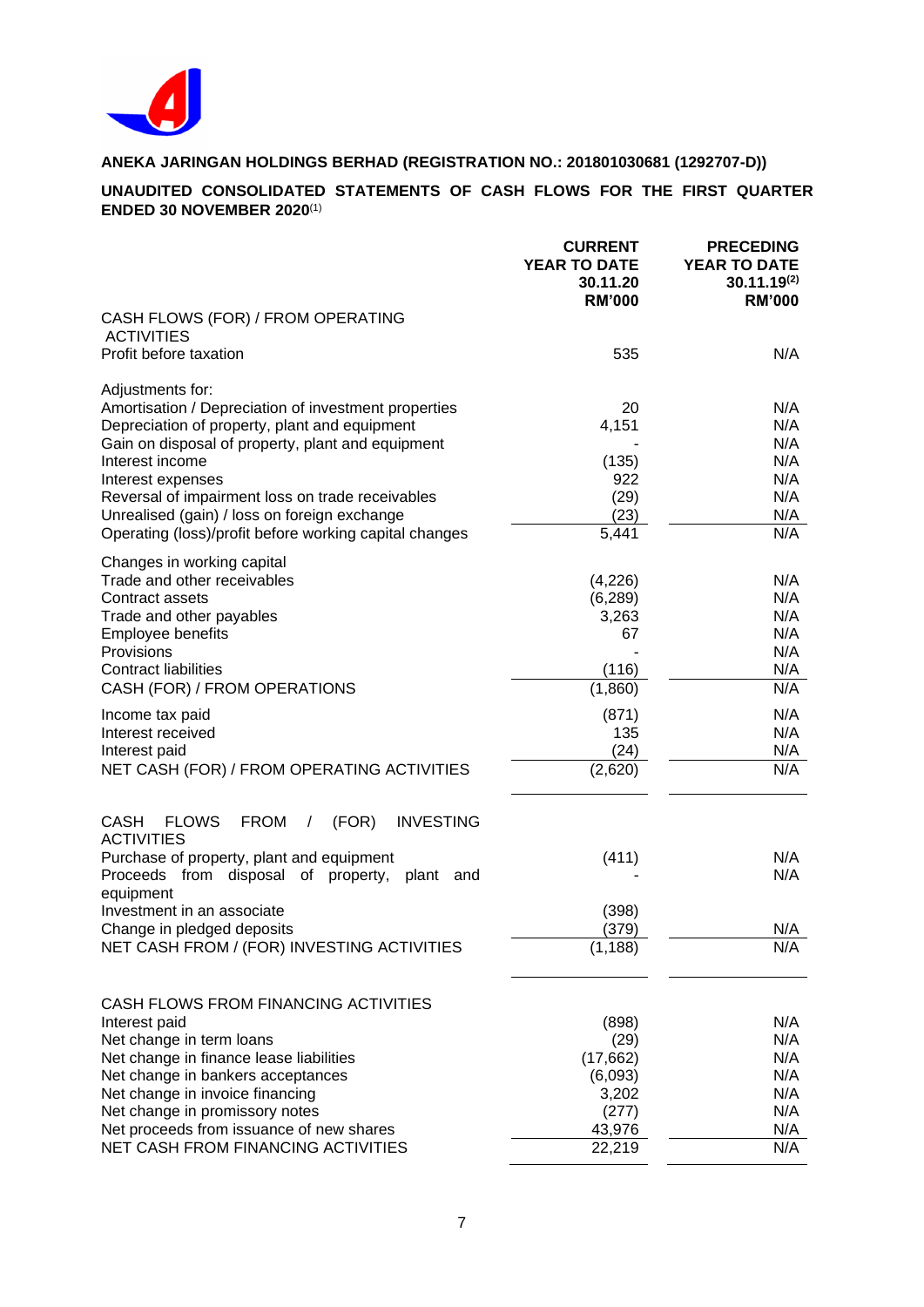

# **UNAUDITED CONSOLIDATED STATEMENTS OF CASH FLOWS FOR THE FIRST QUARTER ENDED 30 NOVEMBER 2020**(1) **(CONT'D)**

|                                                                          | <b>CURRENT</b><br><b>YEAR TO DATE</b><br>30.11.20<br><b>RM'000</b> | <b>PRECEDING</b><br><b>YEAR TO DATE</b><br>$30.11.19^{(2)}$<br><b>RM'000</b> |
|--------------------------------------------------------------------------|--------------------------------------------------------------------|------------------------------------------------------------------------------|
| NET (DECREASE) / INCREASE IN CASH AND CASH<br><b>EQUIVALENTS</b>         | 18,411                                                             | N/A                                                                          |
| EFFECT OF FOREIGN EXCHANGE TRANSLATION                                   | (53)                                                               | N/A                                                                          |
| CASH AND CASH EQUIVALENTS AT THE<br>BEGINNING OF THE FINANCIAL YEAR      | 7,536                                                              | N/A                                                                          |
| CASH AND CASH EQUIVALENTS AT THE END OF<br>THE FINANCIAL YEAR            | 25,894                                                             | N/A                                                                          |
| CASH AND CASH EQUIVALENTS AT THE END OF<br>THE FINANCIAL YEAR COMPRISES: |                                                                    |                                                                              |
| Cash and bank balances                                                   | 25,894                                                             | N/A                                                                          |
| Fixed deposits with licensed banks                                       | 8,732                                                              | N/A                                                                          |
|                                                                          | 34,626                                                             | N/A                                                                          |
| Less: Fixed deposits pledged to licensed banks                           | (8, 732)                                                           | N/A                                                                          |
|                                                                          | 25,894                                                             | N/A                                                                          |

- (1) The basis of preparation of the Unaudited Consolidated Statements of Cash Flows are disclosed in Note A1 and should be read in conjunction with the Annual Financial Report for the year ended 31 August 2020 and the accompanying explanatory notes attached to this interim financial report.
- (2) No comparative figures for the preceding year-to-date are available as this is the first interim financial report on the consolidated results for the first quarter ended 30 November 2020 announced by the Company in compliance with the Listing Requirements.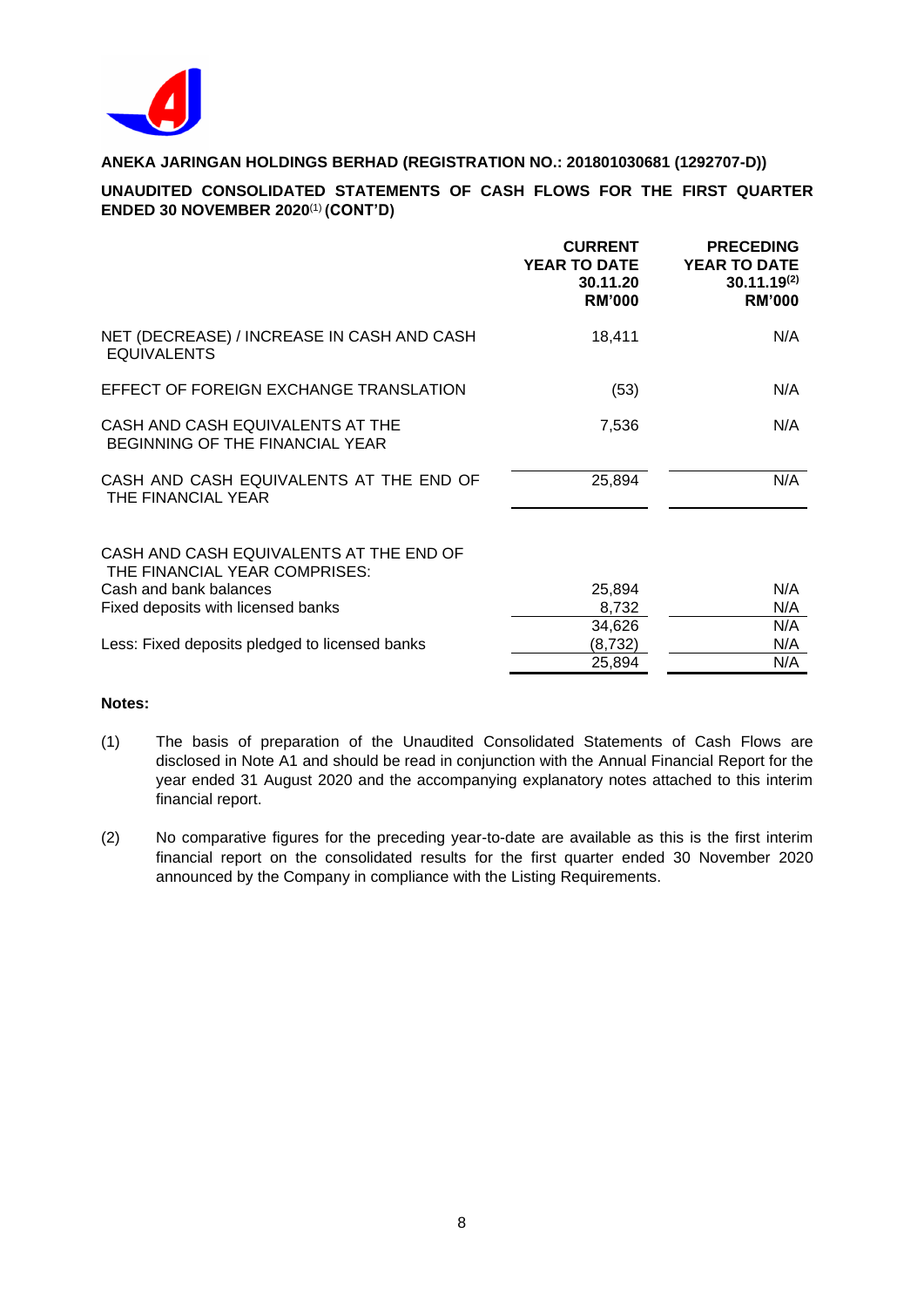

## **A EXPLANATORY NOTES TO THE INTERIM FINANCIAL REPORT FOR THE FIRST QUARTER ENDED 30 NOVEMBER 2020**

## **A1. Basis of Preparation**

The interim financial report of the Group is unaudited and has been prepared in accordance with Malaysian Financial Reporting Standard ("**MFRS**") 134, Interim Financial Reporting, International Financial Reporting Standards ("**IFRS**") 34, Interim Financial Reporting and Rule 9.22 of the ACE Market Listing Requirements of Bursa Malaysia Securities Berhad ("**Bursa Securities**") ("**Listing Requirements**").

This is the first interim financial report on the Company's unaudited condensed consolidated financial results for the first quarter ended 30 November 2020 announced by the Company in compliance with the Listing Requirements and as such, there are no comparative figures for the preceding year's corresponding period.

This interim financial report should be read in conjunction with the Annual Financial Report for the year ended 31 August 2020 and the accompanying explanatory notes attached to this interim financial report.

## **A2. Changes in Accounting Policies**

The accounting policies and methods of computation adopted by the Group in this interim financial report are consistent with those as disclosed in the Annual Financial Report for the year ended 31 August 2020. The Group has adopted those standards, amendments and interpretations that have become effective and such adoptions do not have material impact on the financial position and performance of the Group.

New MFRS, amendments/improvements to MFRSs and new IC Interpretation **("IC Int**") adopted during the financial year.

| New MFRS |        |
|----------|--------|
| MFRS 16  | Leases |

|                   | Amendments/Improvements to MFRSs                    |
|-------------------|-----------------------------------------------------|
| MFRS <sub>3</sub> | <b>Business Combinations</b>                        |
| MFRS <sub>9</sub> | Financial Instruments                               |
| MFRS 11           | Joint Arrangements                                  |
| <b>MFRS 112</b>   | Income Taxes                                        |
| <b>MFRS 119</b>   | Employee Benefits                                   |
| <b>MFRS 123</b>   | <b>Borrowing Costs</b>                              |
| <b>MFRS 128</b>   | <b>Investments in Associates and Joint Ventures</b> |
| New IC Int        |                                                     |
| $IC$ Int $23$     | Uncertainty over Income Tax Treatments              |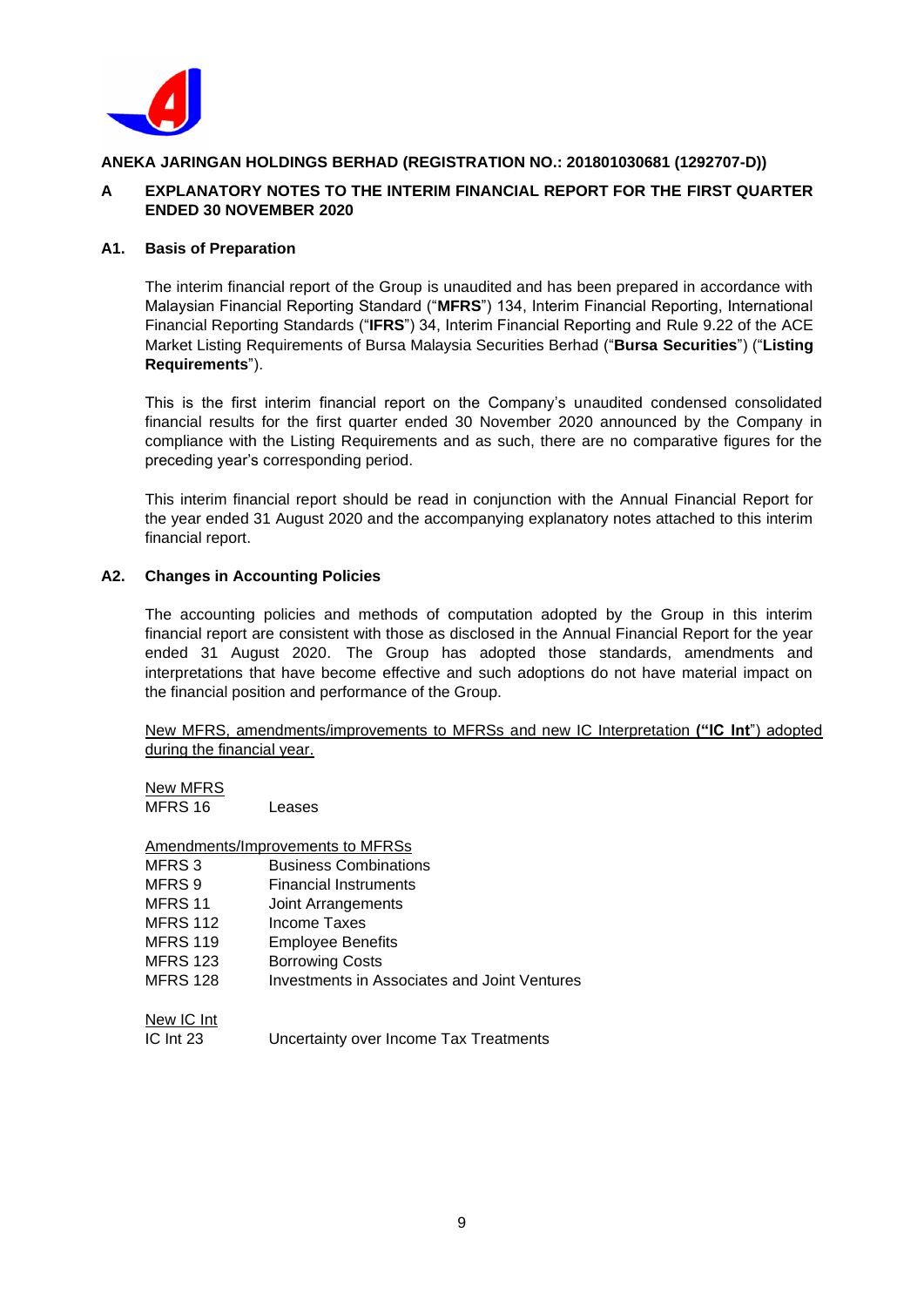

## **A EXPLANATORY NOTES TO THE INTERIM FINANCIAL REPORT FOR THE FIRST QUARTER ENDED 30 NOVEMBER 2020 (CONT'D)**

## **A2. Changes in Accounting Policies (cont'd)**

The Group has not applied in advance the following accounting standards and interpretations (including the consequential amendments, if any) that have been issued by the Malaysian Accounting Standards Board ("**MASB**") but are not yet effective for the current financial year ending 31 August 2021-

#### Standards issued but not yet effective

The Group has not adopted the following standards that have been issued but not yet effective:

Effective for financial periods beginning on or after 1 January 2021 MFRS 17 Insurance Contracts

Effective date yet to be determined by the Malaysian Accounting Standards Board Amendments to MFRS 10 and MFRS 128 Sale or Contribution of Assets between an Investor and its Associate or Joint Venture

The adoption of the above accounting standards and interpretations (including the consequential amendments, if any) is not expected to have a material impact on the financial statements of the Group upon their initial application.

## **A3. Auditors' Report on Preceding Annual Financial Statements**

There was no qualification on the audited financial statements of the Group for the financial year ended 31 August 2020.

#### **A4. Seasonal or Cyclical Factors**

The business operations of the Group during the current financial quarter under review were not materially affected by any seasonal or cyclical factors.

#### **A5. Unusual Items Affecting Assets, Liabilities, Equity, Net Income or Cash Flows**

There were no unusual items for the current financial quarter under review.

## **A6. Changes in Estimates**

There were no material changes in estimates for the current financial quarter under review.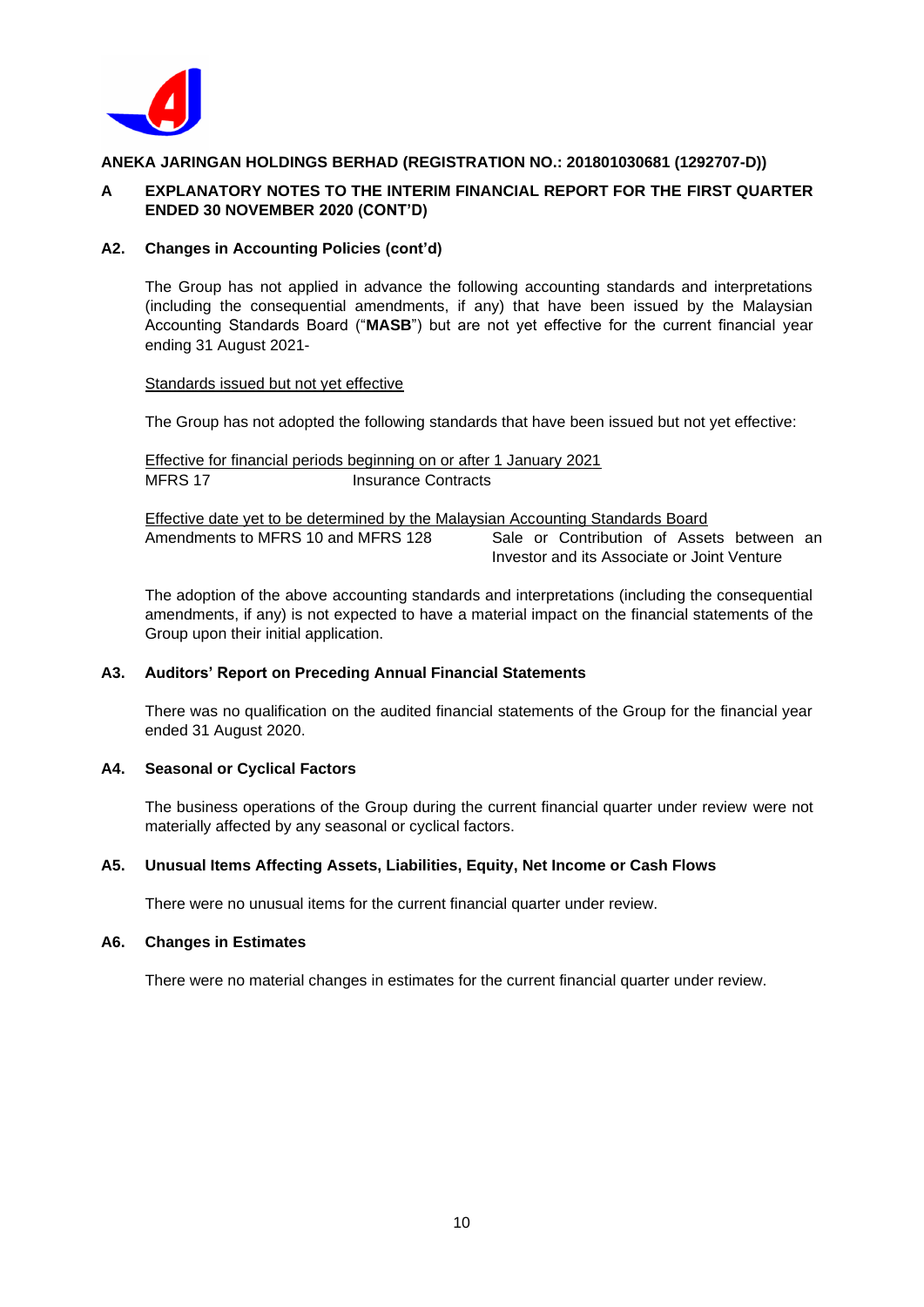

## **A EXPLANATORY NOTES TO THE INTERIM FINANCIAL REPORT FOR THE FIRST QUARTER ENDED 30 NOVEMBER 2020 (CONT'D)**

## **A7. Debt and Equity Securities**

The Company undertook and completed an issuance of 139,890,000 new ordinary shares and upon the successful listing of the shares of the Company on Bursa Securities on 20 October 2020, the details of the issued share capital of the Company as at 30 November 2020 are as follows:-

|                                         | Amount<br>RM | Number of<br>shares |
|-----------------------------------------|--------------|---------------------|
| Issued share capital                    |              |                     |
| At 31 August 2020                       | 79.642.000   | 398,210,000         |
| Issue of ordinary shares of the Company | 46,163,700   | 139,890,000         |
| Share issue expenses                    | (2,187,750)  |                     |
| At 30 November 2020                     | 123,617,950  | 538,100,000         |
|                                         |              |                     |

## **A8. Dividends Paid**

There was no dividend paid by the Company during the current financial quarter under review.

## **A9. Segmental Reporting**

The Group's operating segments information are as follows:-

| <b>Current year quarter</b><br>ended 30 November 2020 | <b>Construction</b><br><b>RM'000</b> | <b>Rental of</b><br><b>Equipment</b><br><b>RM'000</b> | <b>Adjustment and</b><br><b>Elimination</b><br><b>RM'000</b> | Total<br><b>RM'000</b> |
|-------------------------------------------------------|--------------------------------------|-------------------------------------------------------|--------------------------------------------------------------|------------------------|
| Revenue                                               |                                      |                                                       |                                                              |                        |
| External revenue                                      | 32,107                               |                                                       |                                                              | 32,107                 |
| Inter-segment revenue                                 |                                      | 6,032                                                 | (6,032)                                                      |                        |
|                                                       | 32,107                               | 6,032                                                 | (6,032)                                                      | 32,107                 |
| <b>Results</b>                                        |                                      |                                                       |                                                              |                        |
| Other income                                          |                                      |                                                       |                                                              | 58                     |
| Interest income                                       |                                      |                                                       |                                                              | 135                    |
| Finance costs                                         |                                      |                                                       |                                                              | (922)                  |
| Unallocated expenses                                  |                                      |                                                       |                                                              | (30, 843)              |
| Consolidated profit before                            |                                      |                                                       |                                                              |                        |
| taxation                                              |                                      |                                                       |                                                              | 535                    |
| Income tax                                            |                                      |                                                       |                                                              | (471)                  |
| Consolidated profit after                             |                                      |                                                       |                                                              |                        |
| taxation                                              |                                      |                                                       |                                                              | 64                     |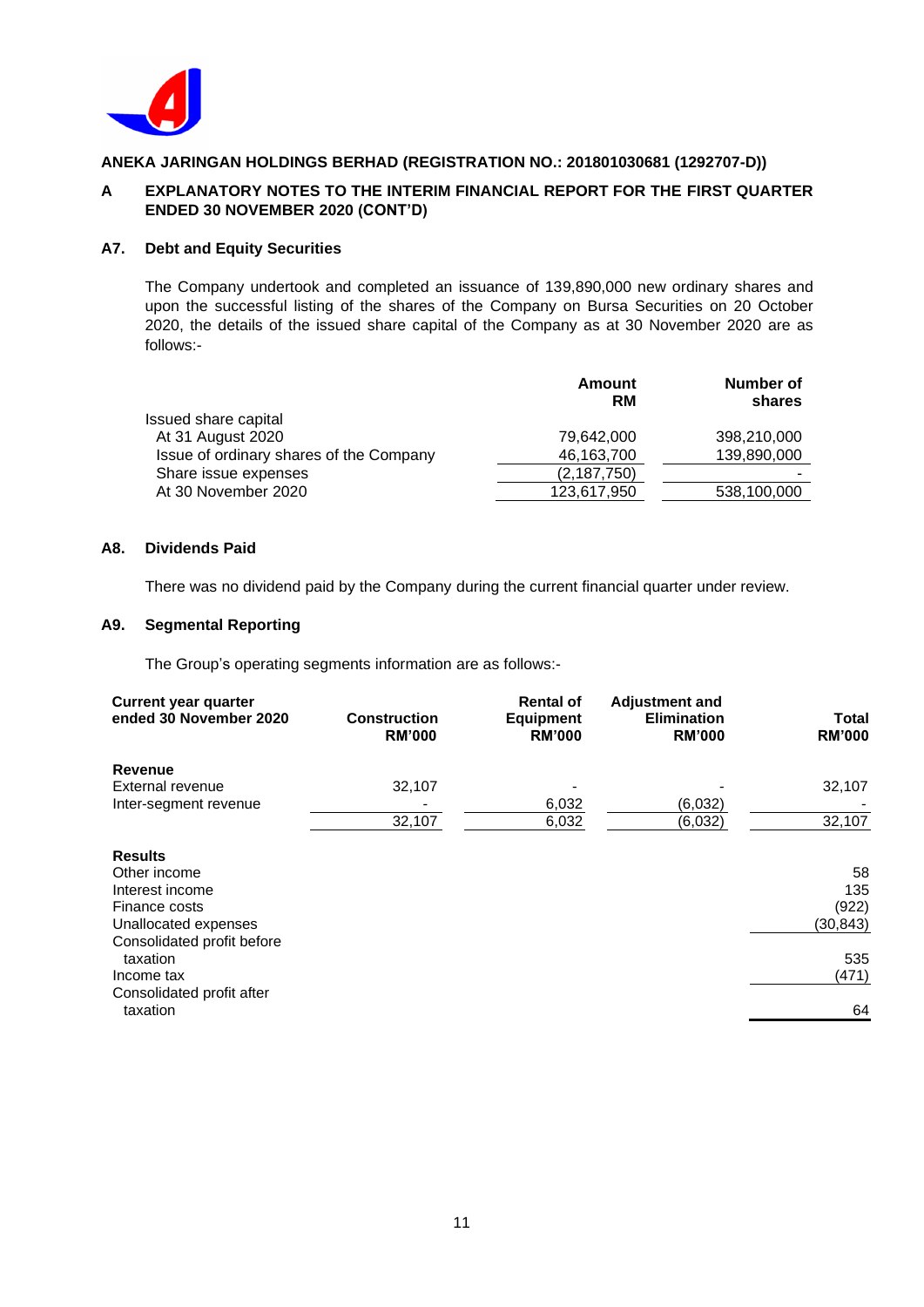

## **A EXPLANATORY NOTES TO THE INTERIM FINANCIAL REPORT FOR THE FIRST QUARTER ENDED 30 NOVEMBER 2020 (CONT'D)**

## **A9. Segmental Reporting (Cont'd)**

| <b>Current year-to-date</b><br>ended 30 November 2020 | <b>Construction</b><br><b>RM'000</b> | <b>Rental of</b><br><b>Equipment</b><br><b>RM'000</b> | <b>Adjustment and</b><br><b>Elimination</b><br><b>RM'000</b> | Total<br><b>RM'000</b> |
|-------------------------------------------------------|--------------------------------------|-------------------------------------------------------|--------------------------------------------------------------|------------------------|
| <b>Revenue</b>                                        |                                      |                                                       |                                                              |                        |
| External revenue                                      | 32,107                               |                                                       |                                                              | 32,107                 |
| Inter-segment revenue                                 |                                      | 6,032                                                 | (6,032)                                                      |                        |
|                                                       | 32,107                               | 6,032                                                 | (6,032)                                                      | 32,107                 |
| <b>Results</b>                                        |                                      |                                                       |                                                              |                        |
| Other income                                          |                                      |                                                       |                                                              | 58                     |
| Interest income                                       |                                      |                                                       |                                                              | 135                    |
| Finance costs                                         |                                      |                                                       |                                                              | (922)                  |
| Unallocated expenses                                  |                                      |                                                       |                                                              | (30, 843)              |
| Consolidated profit before<br>taxation                |                                      |                                                       |                                                              | 535                    |
| Income tax expense                                    |                                      |                                                       |                                                              | (471)                  |
| Consolidated profit after<br>taxation                 |                                      |                                                       |                                                              | 64                     |

There are no comparative figures for the preceding year's quarter and year-to-date available as this is the first interim financial report for the first quarter ended 30 November 2020 announced in compliance with the Listing Requirements.

#### **A10. Significant Events Subsequent to the End of the Interim Financial Period**

There were no significant events subsequent to the end of the current financial quarter up to the date of this report that have not been reflected in this interim financial report.

#### **A11. Changes in the Composition of the Group**

Save for the increase in new shares arising from listing of the new shares of the Company on Bursa Securities as disclosed under Note A7 above, there were no changes in the composition of the Group for the current financial quarter under review.

## **A12. Fair Value of Financial Instruments**

There were no gain or losses arising from fair value changes for all financial assets and liabilities for the current financial quarter under review.

## **A13. Capital Commitments**

|                                                 | As at 30.11.2020<br><b>RM'000</b> | As at 30.11.2019<br><b>RM'000</b> |
|-------------------------------------------------|-----------------------------------|-----------------------------------|
| Approved but not contracted for:-               |                                   |                                   |
| - Construction machinery and equipment for      | 17.300                            | N/A                               |
| Malaysia operations                             |                                   |                                   |
| - Construction machinery and equipment for      | 13.604                            | N/A                               |
| Indonesia operations<br>- Investment properties | 1,600                             | N/A                               |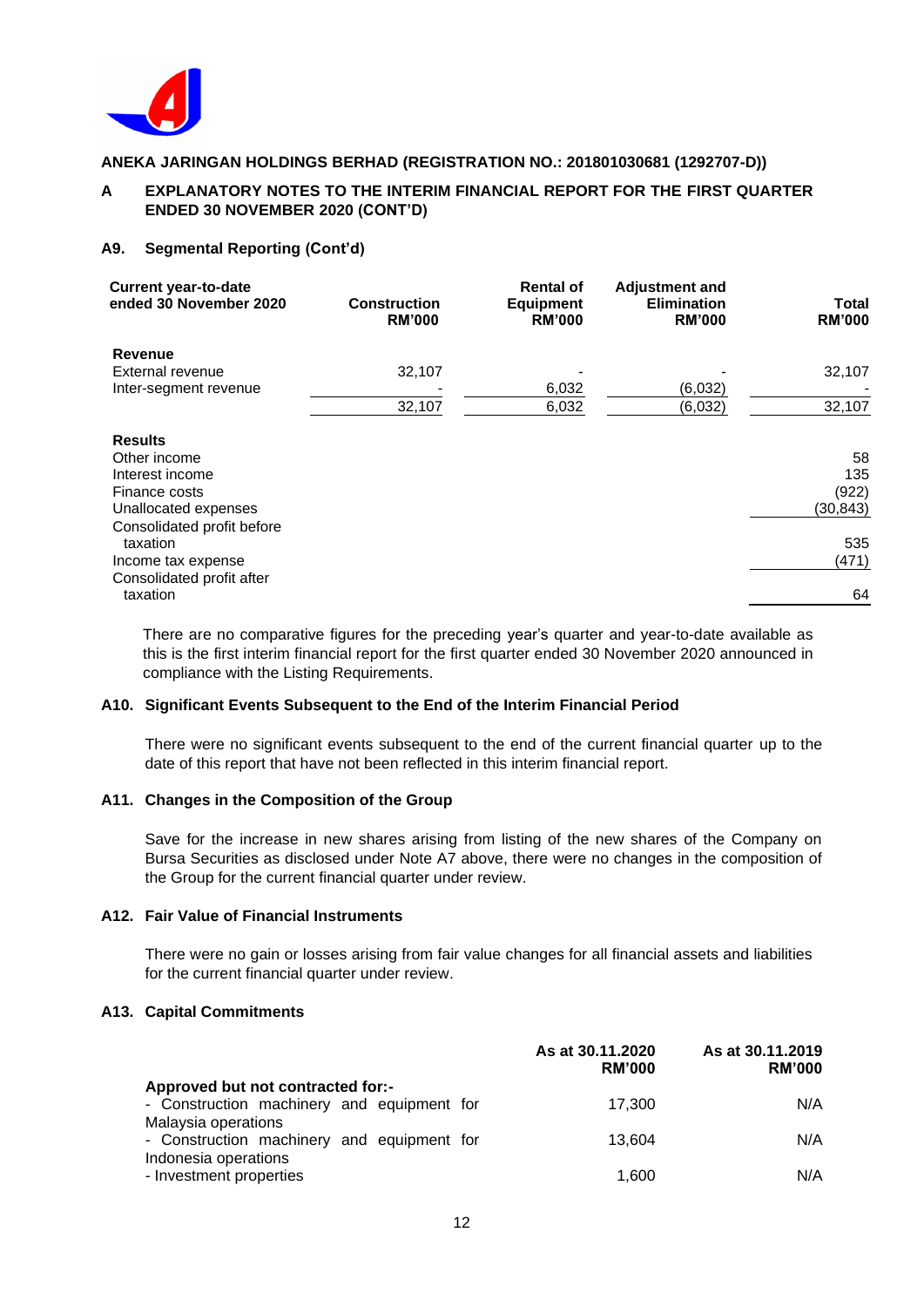

## **A EXPLANATORY NOTES TO THE INTERIM FINANCIAL REPORT FOR THE FIRST QUARTER ENDED 30 NOVMEBER 2020 (CONT'D)**

|                                             | As at 30.11.2020<br><b>RM'000</b> | As at 30.11.2019<br><b>RM'000</b> |
|---------------------------------------------|-----------------------------------|-----------------------------------|
| Approved and contracted for:-               |                                   |                                   |
| - Purchase of property, plant and equipment | 852                               | N/A                               |
| - Purchase of investment properties         | 2.148                             | N/A                               |

No comparative figures for the preceding year's corresponding period is available as this is the first interim financial report on the consolidated results for the first quarter ended 30 November 2020 announced by the Company in compliance with the Listing Requirements.

## **A14. Contingent Assets and Contingent Liabilities**

The Group has no contingent assets as at the date of this report. Contingent liabilities of the Group as at 30 November 2020 are as follows:-

|                                                                   | As at 30.11.2020<br><b>RM'000</b> |
|-------------------------------------------------------------------|-----------------------------------|
| <b>Secured</b>                                                    |                                   |
| Bank guarantees for performance bonds and tender bonds of various | 15.214                            |
| construction projects                                             |                                   |

#### **A15. Related Party Transactions**

Listed below are the significant transactions with related parties of the Group during the current financial period under review:-

|                                                |    | <b>INDIVIDUAL QUARTER</b> |                   |                | <b>CUMULATIVE QUARTER</b> |
|------------------------------------------------|----|---------------------------|-------------------|----------------|---------------------------|
|                                                |    | <b>CURRENT</b>            | <b>PRECEDING</b>  | <b>CURRENT</b> | <b>PRECEDING</b>          |
|                                                |    | <b>YEAR</b>               | <b>YEAR</b>       | <b>YEAR TO</b> | <b>YEAR TO</b>            |
|                                                |    | <b>QUARTER</b>            | <b>CORRESPON-</b> | <b>DATE</b>    | <b>DATE</b>               |
|                                                |    |                           | <b>DING</b>       |                |                           |
|                                                |    |                           | <b>QUARTER</b>    |                |                           |
|                                                |    | 30.11.20                  | 30.11.19          | 30.11.20       | 30.11.19                  |
|                                                |    | <b>RM'000</b>             | <b>RM'000</b>     | <b>RM'000</b>  | <b>RM'000</b>             |
| Purchase<br>consumables                        | οf | 151                       | N/A               | 151            | N/A                       |
| Purchase of mechanical<br>and electrical works |    | 38                        | N/A               | 38             | N/A                       |

There are no comparative figures for the preceding year's quarter and year-to-date available as this is the first interim financial report for the first quarter ended 30 November 2020 announced in compliance with the Listing Requirements.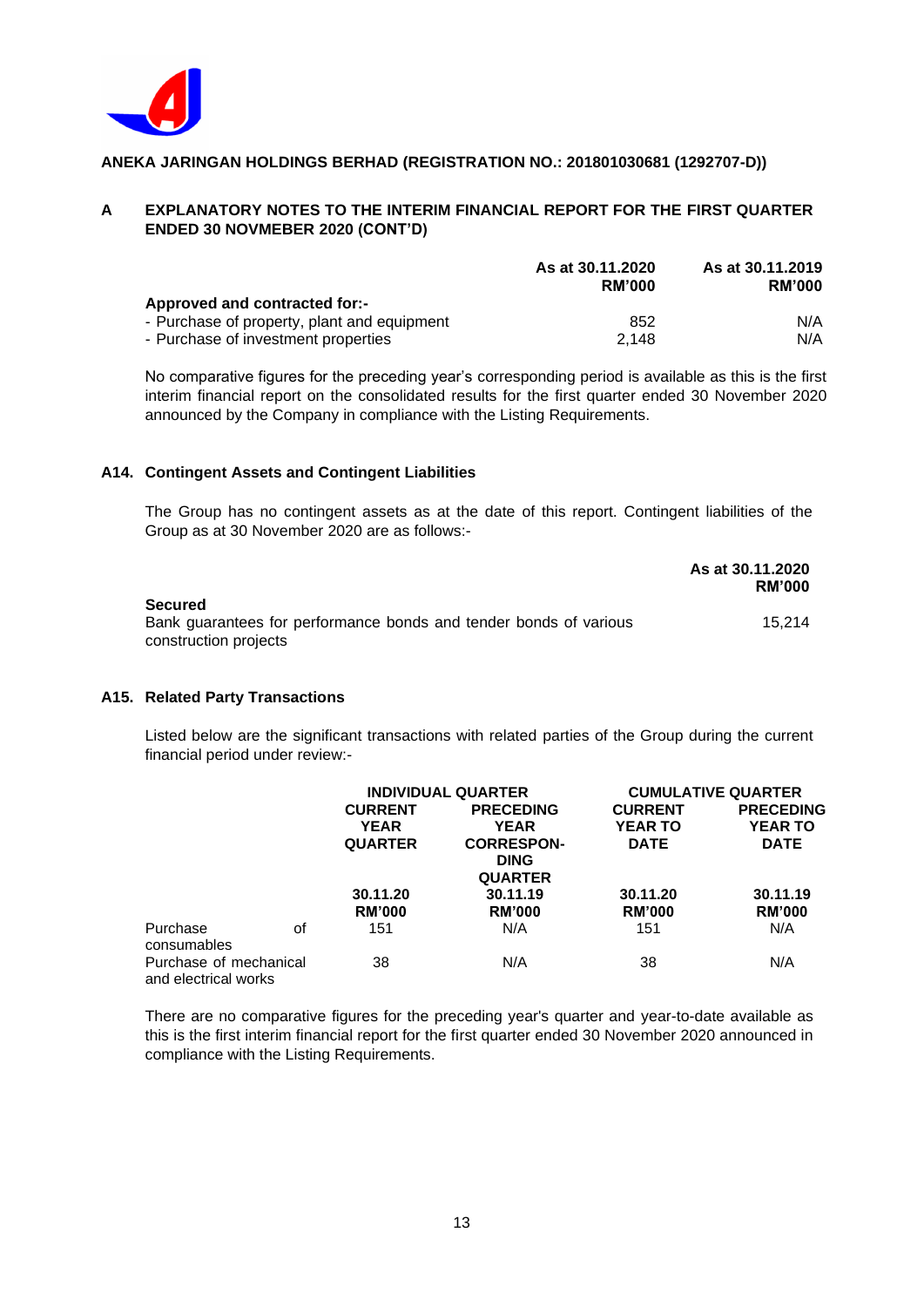

## **B. ADDITIONAL INFORMATION REQUIRED BY THE ACE MARKET LISTING REQUIREMENTS OF BURSA MALAYSIA SECURITIES BERHAD**

#### **B1. Review of Group Performance**

#### For the quarter ended 30 November 2020 (1Q21)

The Group recorded a revenue of RM32.11 million solely from its construction business segment for the current quarter ended 30 November 2020. However, the Group only managed to achieve a profit after tax of RM0.06 million after deducting IPO expenses of RM2.15 Million.

The Group recorded a gross profit of RM5.18 million and a gross profit margin of 16.14% for the current quarter. The Group also recorded other income of RM0.19 million for the current quarter mainly contributed by interest from short term deposits and the rental of premises. In terms of administrative expenses, the Group had incurred RM3.92 million for the current quarter, of which RM2.15 million is due to the write off of IPO expenses.

Finance costs of RM0.92 million were incurred for the current quarter mainly for hire purchase loans and trade facilities. In terms of taxation, the Group reported tax expenses of RM0.47 million for the quarter, where the higher effective tax rate is due to the write off of non-tax deductible IPO expenses for the current quarter.

There are no comparative figures for the preceding year's quarter and year-to-date available as this is the first interim financial report on the consolidated results for the first quarter ended 30 November 2020 announced by the Company in compliance with the Listing Requirements.

|                   | Current   | Preceding     |               |           |
|-------------------|-----------|---------------|---------------|-----------|
|                   | Quarter   | Quarter       | Changes       |           |
|                   | 30-Nov-20 | 31-Aug-20     |               |           |
|                   | RM'000    | <b>RM'000</b> | <b>RM'000</b> | %         |
| Revenue           | 32,107    | 31,120        | 987           | 3.17%     |
| Gross profit      | 5,183     | 2,427         | 2756          | 113.56%   |
| Profit before tax | 535       | 1,121         | $-586$        | $-52.27%$ |
| Profit after tax  | 64        | 1,585         | $-1521$       | $-95.96%$ |

## **B2. Comparison with Immediate Preceding Quarter Results**

The Group recorded an increase of 3.17% in revenue from RM31.12 million in last quarter as compared to RM32.11 million for current quarter. This is mainly due to resumption of one of the projects that was deferred in the last quarter. The Group's gross profit increased by RM2.76 million for the current quarter as compared to the preceding quarter mainly due to additional costs that were recognised for 2 projects which reduced the gross profit in the last quarter.

The Group managed to achieve a profit before tax of RM0.54 million for the current quarter after deducting the IPO expenses of RM2.15 million. The Group recorded a profit after tax of only RM0.06 million due to the write off of the IPO expenses which is not tax deductible.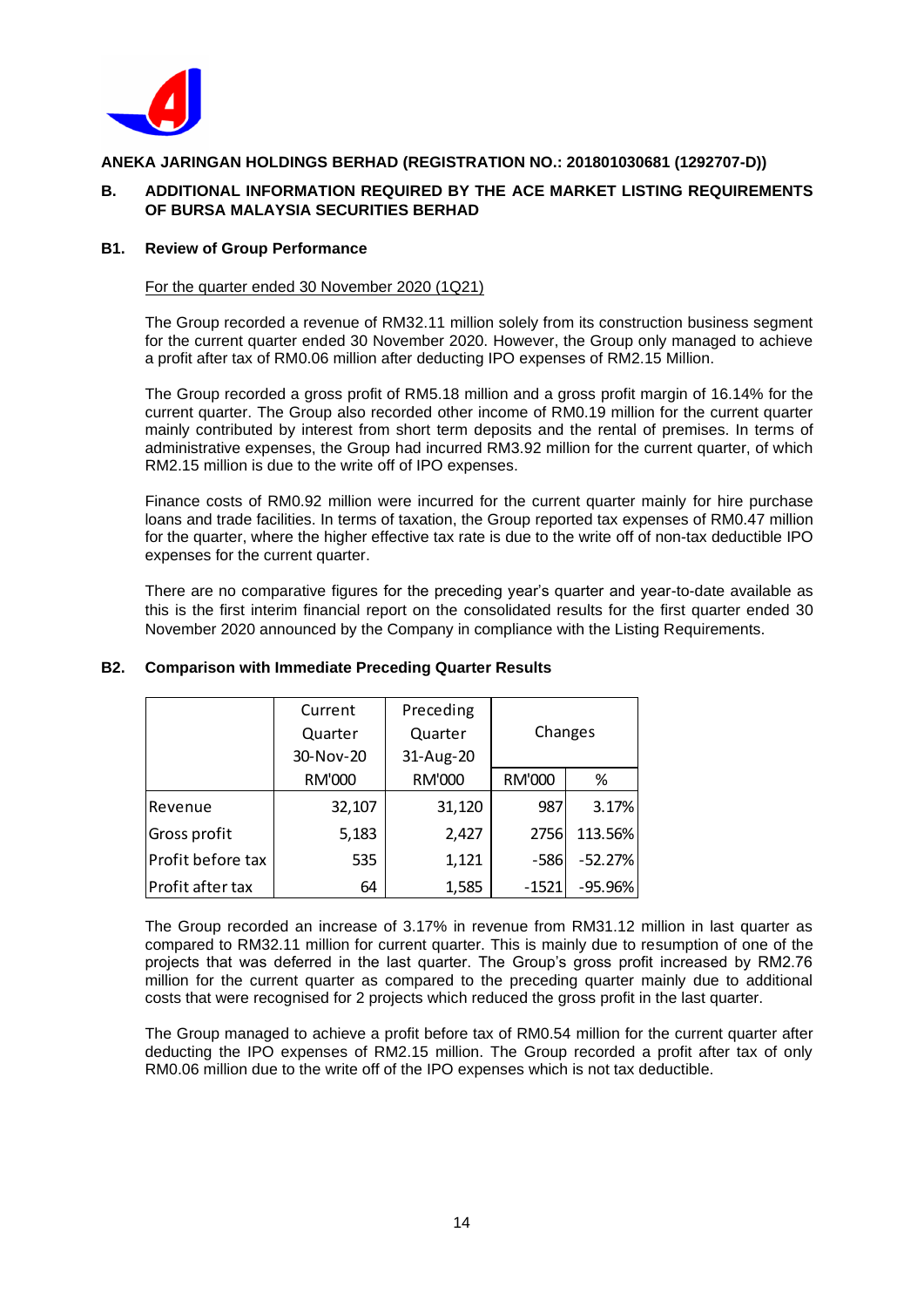

## **B. ADDITIONAL INFORMATION REQUIRED BY THE ACE MARKET LISTING REQUIREMENTS OF BURSA MALAYSIA SECURITIES BERHAD (CONT'D)**

#### **B3. Prospects**

The Group remains cautiously optimistic on the outlook of the construction sector in view of the increasing Covid-19 cases in the country but tempered by the introduction of vaccines in the coming months. The Group is optimistic on new job prospects on some of the on-going infrastructure and private sector property development projects which have seen continuous improvements in terms of project number.

The Indonesian government has also started on their vaccination program since 13 January 2021, which will bring back confidence to the economy and in turn will bring back the focus on infrastructure development in the country.

#### . **B4. Profit Forecast**

The Group did not issue any profit forecast or guarantee during the current financial quarter under review.

## **B5. Income Tax Expense**

The breakdown of income tax expense $(1)$  are as follows:-

| <b>INDIVIDUAL QUARTER</b> |                                    | <b>CUMULATIVE QUARTER</b>                           |                                    |
|---------------------------|------------------------------------|-----------------------------------------------------|------------------------------------|
| <b>CURRENT</b>            | <b>PRECEDING</b>                   | <b>CURRENT</b>                                      | <b>PRECEDING</b>                   |
| <b>YEAR</b>               | <b>YEAR</b>                        | <b>YEAR-TO-</b>                                     | <b>YEAR-TO-</b>                    |
| <b>QUARTER</b>            | <b>CORRESPON-</b>                  | <b>DATE</b>                                         | $DATE^{(3)}$                       |
|                           | <b>DING</b>                        |                                                     |                                    |
|                           |                                    |                                                     |                                    |
|                           |                                    |                                                     | 30.11.19                           |
|                           |                                    |                                                     | <b>RM'000</b>                      |
|                           | N/A                                |                                                     | N/A                                |
|                           | N/A                                |                                                     | N/A                                |
| (471)                     | N/A                                | (471)                                               | N/A                                |
| 88.04%                    | N/A                                | 88.04%                                              | N/A                                |
|                           | 30.11.20<br><b>RM'000</b><br>(471) | QUARTER <sup>(3)</sup><br>30.11.19<br><b>RM'000</b> | 30.11.20<br><b>RM'000</b><br>(471) |

- (1) Income tax expense is recognised based on management's best estimate.
- (2) The Group's effective tax rate for the quarter ended 30 November 2020 of 88.04% is higher than the statutory tax rate of 24.00% mainly due to non-tax deductible IPO expenses of RM2.15 million which are recognised in the current quarter ended 30 November 2020.
- (3) No comparative figures for the preceding year's quarter and year-to-date are available as this is the first interim financial report on the consolidated results for the first quarter ended 30 November 2020 announced by the Company in compliance with the Listing Requirements.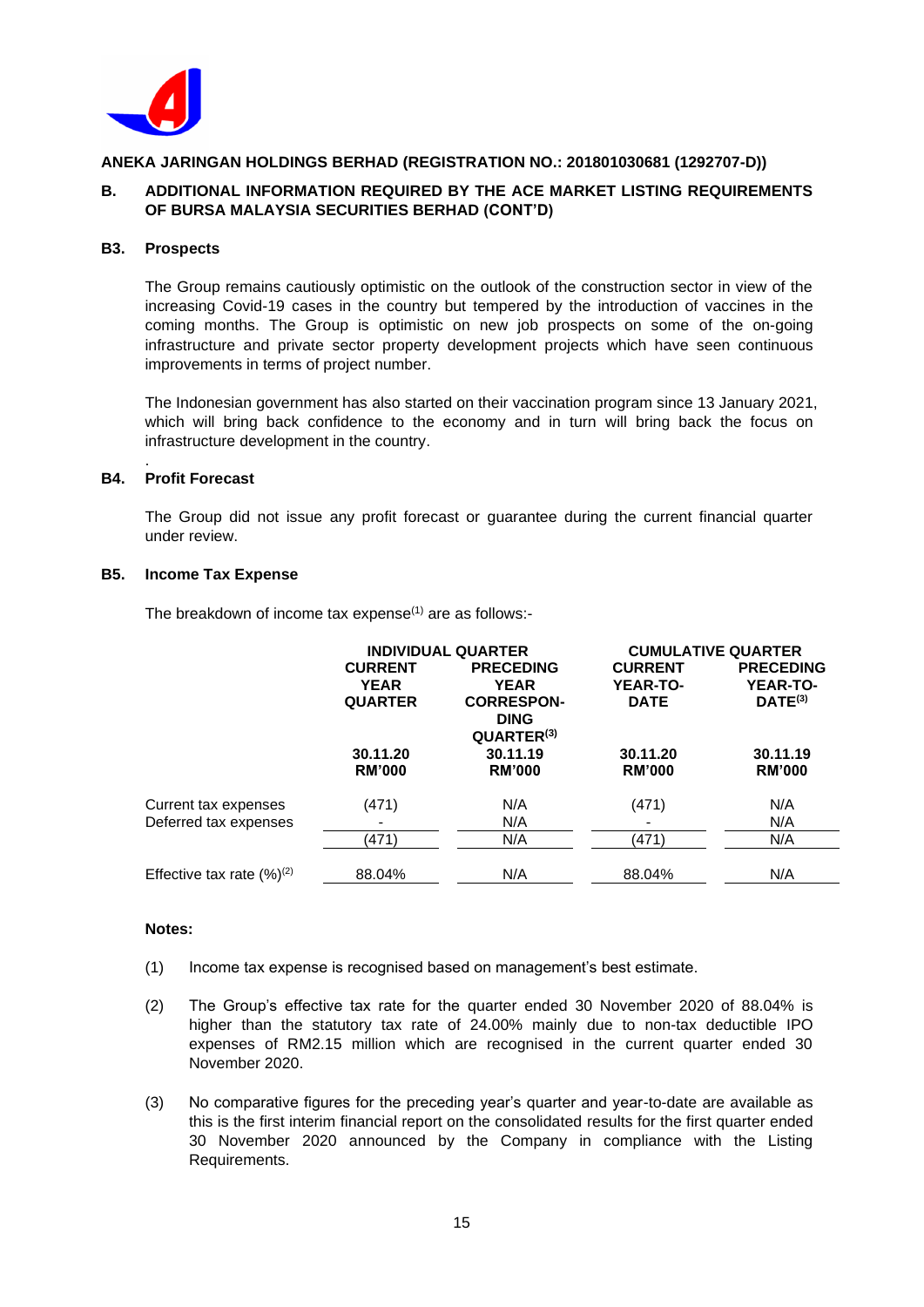

# **B6. Status of Corporate Proposals**

There were no corporate proposals announced but not completed as at the date of this report.

[The rest of this page has been intentionally left blank]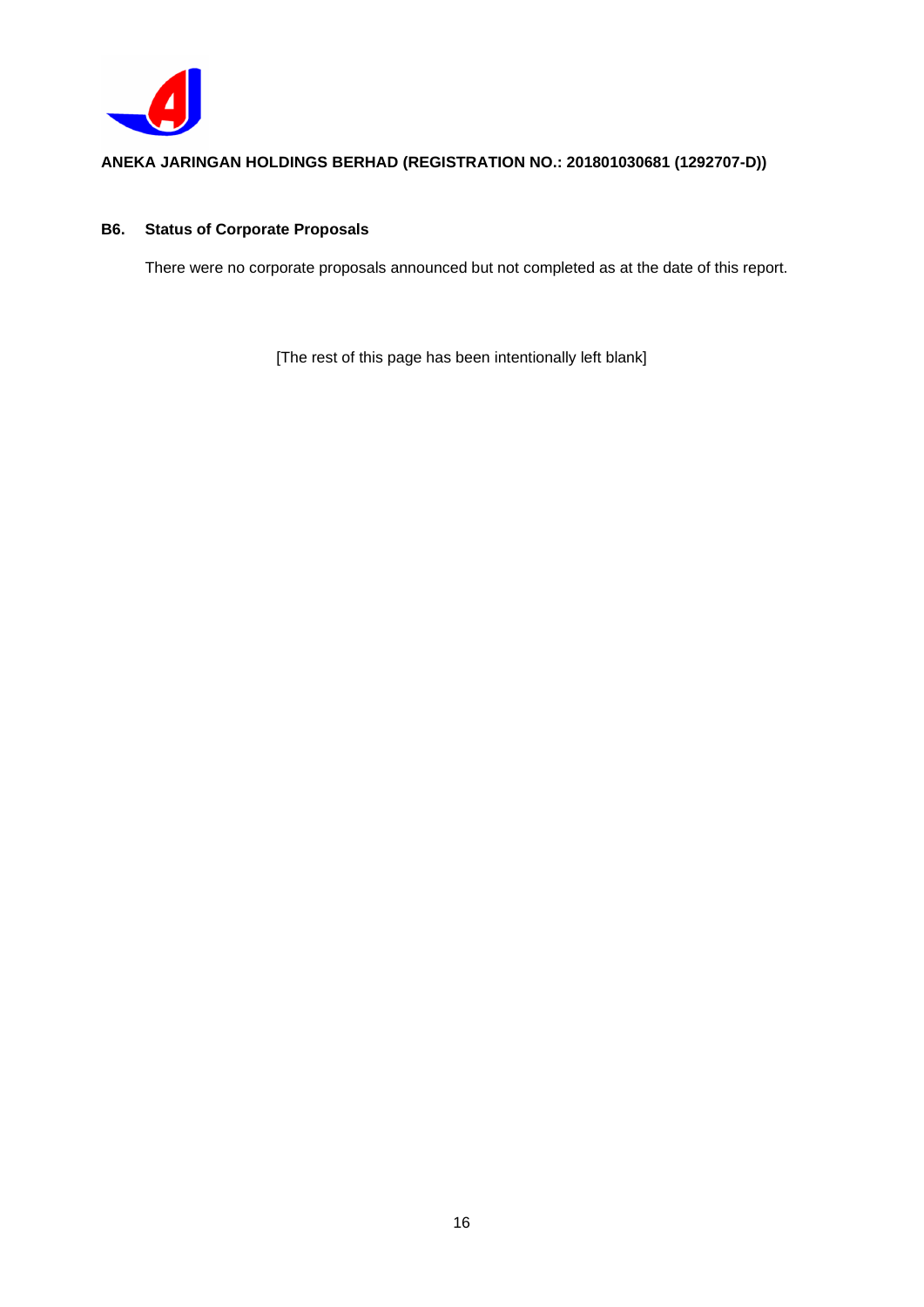

## **B. ADDITIONAL INFORMATION REQUIRED BY THE ACE MARKET LISTING REQUIREMENTS OF BURSA MALAYSIA SECURITIES BERHAD (CONT'D)**

#### **B7. Use of Proceeds Raised from IPO**

The Company completed its IPO exercise on 20 October 2020, which raised gross proceeds of RM46.16 million. The proceeds raised from the IPO are proposed to be utilised as follows:-

| No. | <b>Purpose</b>                                         | Proposed<br>utilisation |        | <b>Actual</b><br>utilisation as<br>at 30<br><b>November</b> | <b>Balance to</b><br>be utilised | Intended timeframe<br>for utilisation (from<br>the listing date<br>20 October 2020) |
|-----|--------------------------------------------------------|-------------------------|--------|-------------------------------------------------------------|----------------------------------|-------------------------------------------------------------------------------------|
|     |                                                        | <b>RM'000</b>           | %      | 2020                                                        | <b>RM'000</b>                    |                                                                                     |
|     |                                                        |                         |        | <b>RM'000</b>                                               |                                  |                                                                                     |
|     |                                                        |                         |        |                                                             |                                  |                                                                                     |
| 1.  | Purchase of new rotary drilling rigs and crawler crane | 17,300                  | 37.48  |                                                             | 17,300                           | Within 36 months                                                                    |
| 2.  | Repayment of borrowings                                | 24,264                  | 52.56  | 16,000                                                      | 8,264                            | Within 3 months                                                                     |
| 3.  | <b>Estimated listing expenses</b>                      | 4,600                   | 9.96   | 4,600                                                       | $\sim$                           | Within 3 months                                                                     |
|     | <b>Total</b>                                           | 46,164                  | 100.00 | 20,600                                                      | 25,564                           |                                                                                     |

The use of proceeds as disclosed above should be read in conjunction with the Prospectus of the Company dated 1 October 2020.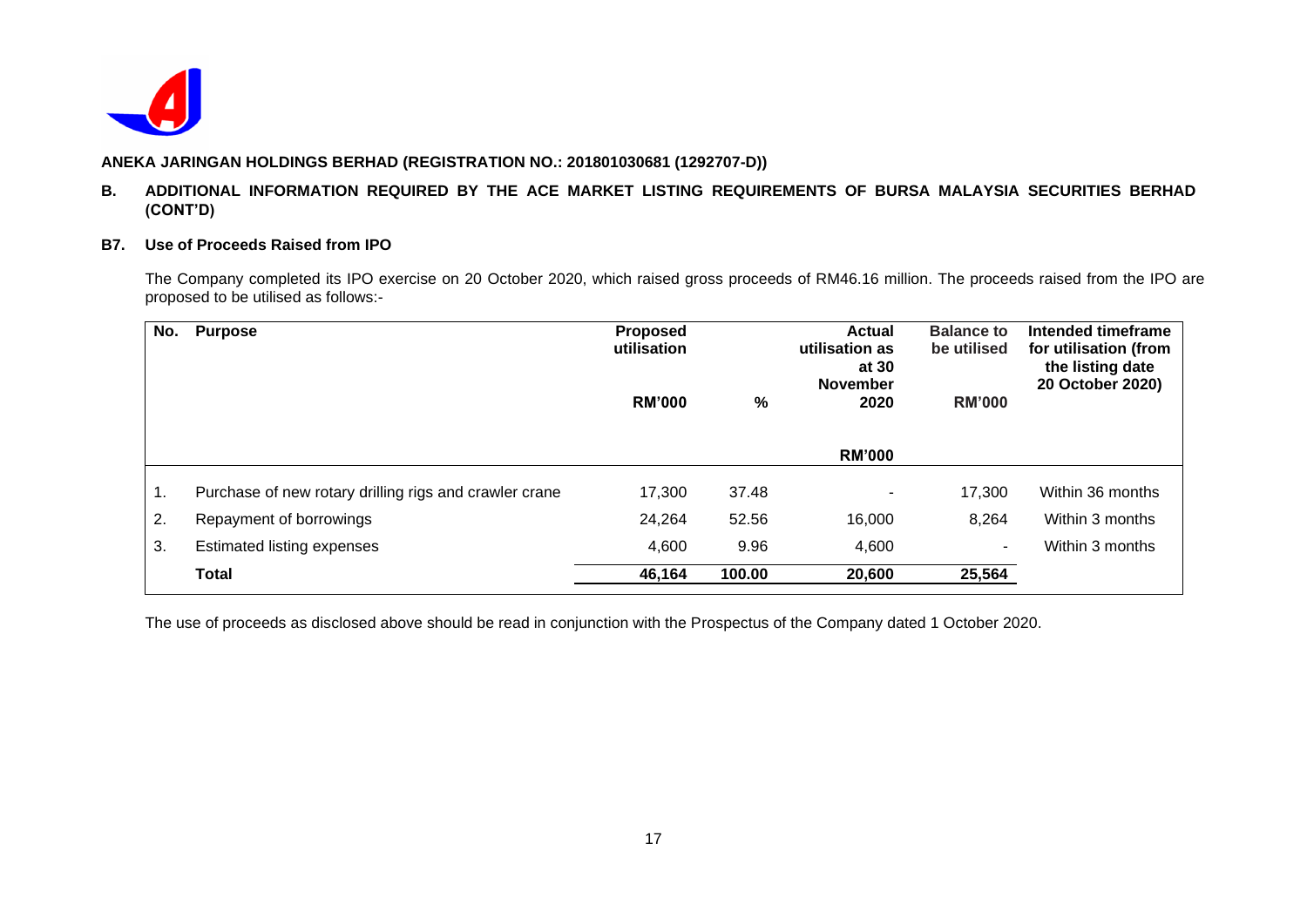

## **B. ADDITIONAL INFORMATION REQUIRED BY THE ACE MARKET LISTING REQUIREMENTS OF BURSA MALAYSIA SECURITIES BERHAD (CONT'D)**

#### **B8. Group Borrowings and Debt Securities**

The Group's borrowings as at 30 November 2020 are as follows:-

|                                |                                              | As at 30.11.20 ------------------------------> |                        |  |  |  |
|--------------------------------|----------------------------------------------|------------------------------------------------|------------------------|--|--|--|
|                                | Payable within<br>12 months<br><b>RM'000</b> | Payable after<br>12 months<br><b>RM'000</b>    | Total<br><b>RM'000</b> |  |  |  |
| Denominated in:                |                                              |                                                |                        |  |  |  |
| RM                             |                                              |                                                |                        |  |  |  |
| - Term Loan                    | 467                                          | 8,549                                          | 9,016                  |  |  |  |
| - Hire Purchase <sup>(*)</sup> | 4,133                                        | 9.150                                          | 13,283                 |  |  |  |
| - Trade Facilities             | 23,927                                       |                                                | 23,927                 |  |  |  |
| Total                          | 28.527                                       | 17,699                                         | 46,226                 |  |  |  |

All the borrowings are secured.

\* Included IDR8,182 million (RM2.365 million at exchange rate 0.000289)

#### **B9. Material Litigation**

As at the date of this report, the Group is not engaged in any material litigation.

# **B10. Dividend**

No dividend has been declared or recommended for payment by the Company during the current financial quarter under review.

## **B11. Earnings Per Share**

The basic and diluted earnings per share for the current financial quarter and year-to-date are computed as follows:-

|                                                                            | <b>INDIVIDUAL QUARTER</b><br><b>CURRENT</b><br><b>PRECEDING</b><br><b>YEAR</b><br><b>YEAR</b><br><b>QUARTER</b><br><b>CORRESPON-</b><br><b>DING</b><br>QUARTER <sup>(1)</sup> |          | <b>CUMULATIVE QUARTER</b><br><b>CURRENT</b><br><b>YEAR-TO-</b><br><b>DATE</b> | <b>PRECEDING</b><br><b>YEAR-TO-</b><br>$DATE^{(1)}$ |
|----------------------------------------------------------------------------|-------------------------------------------------------------------------------------------------------------------------------------------------------------------------------|----------|-------------------------------------------------------------------------------|-----------------------------------------------------|
|                                                                            | 30.11.20                                                                                                                                                                      | 30.11.19 | 30.11.20                                                                      | 30.11.19                                            |
| Profit after taxation<br>attributable to owners of<br>the Company (RM'000) | (464)                                                                                                                                                                         | N/A      | (464)                                                                         | N/A                                                 |
| Weighted average<br>number of shares in<br>issue ('000)                    | 461,237                                                                                                                                                                       | N/A      | 461,237                                                                       | N/A                                                 |
| Basic and diluted<br>earnings per share (sen)                              | (0.10)                                                                                                                                                                        | N/A      | (0.10)                                                                        | N/A                                                 |